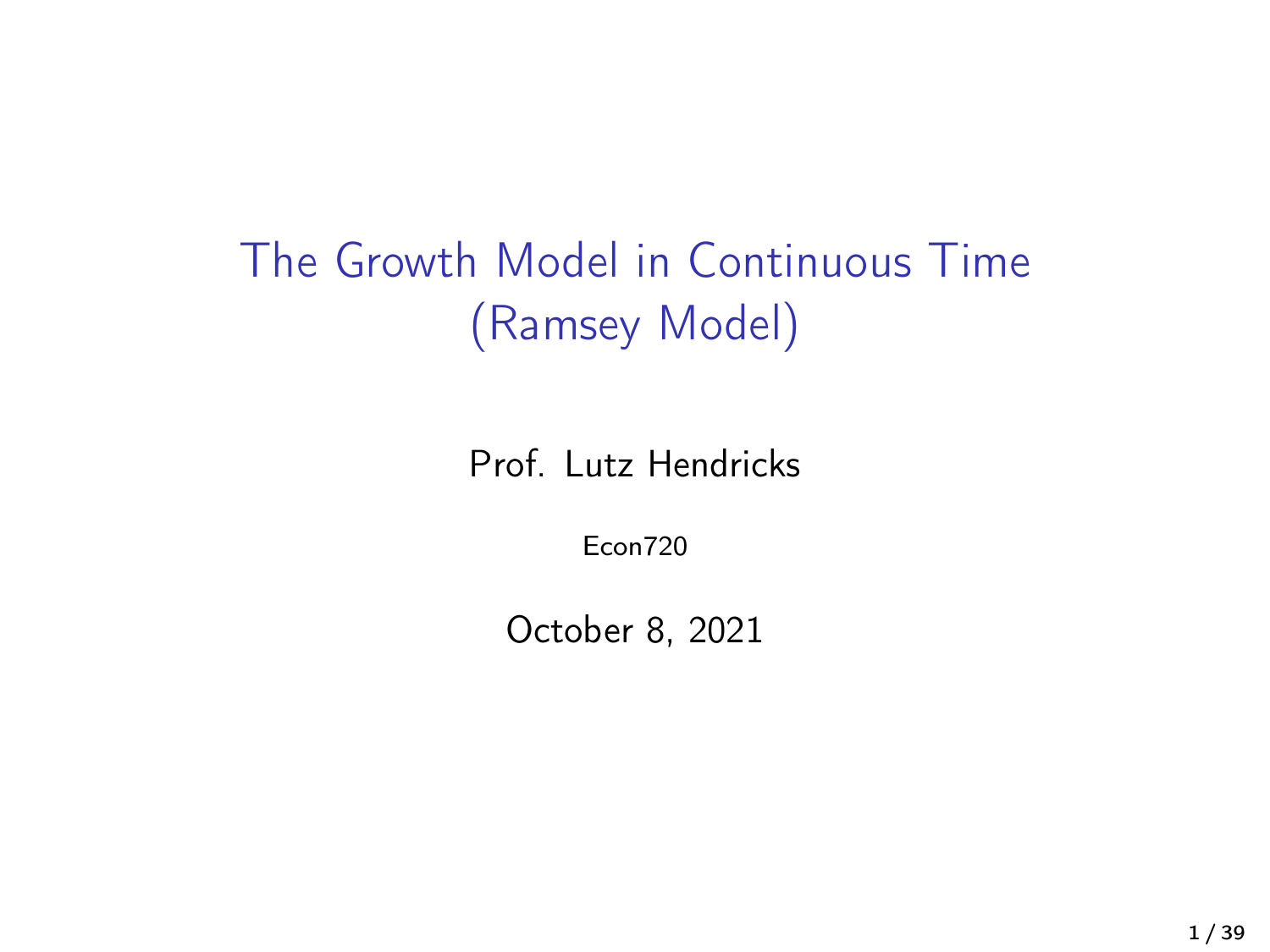# The Growth Model in Continuous Time

We add optimizing households to the Solow model. We first study the planner's problem, then the CE.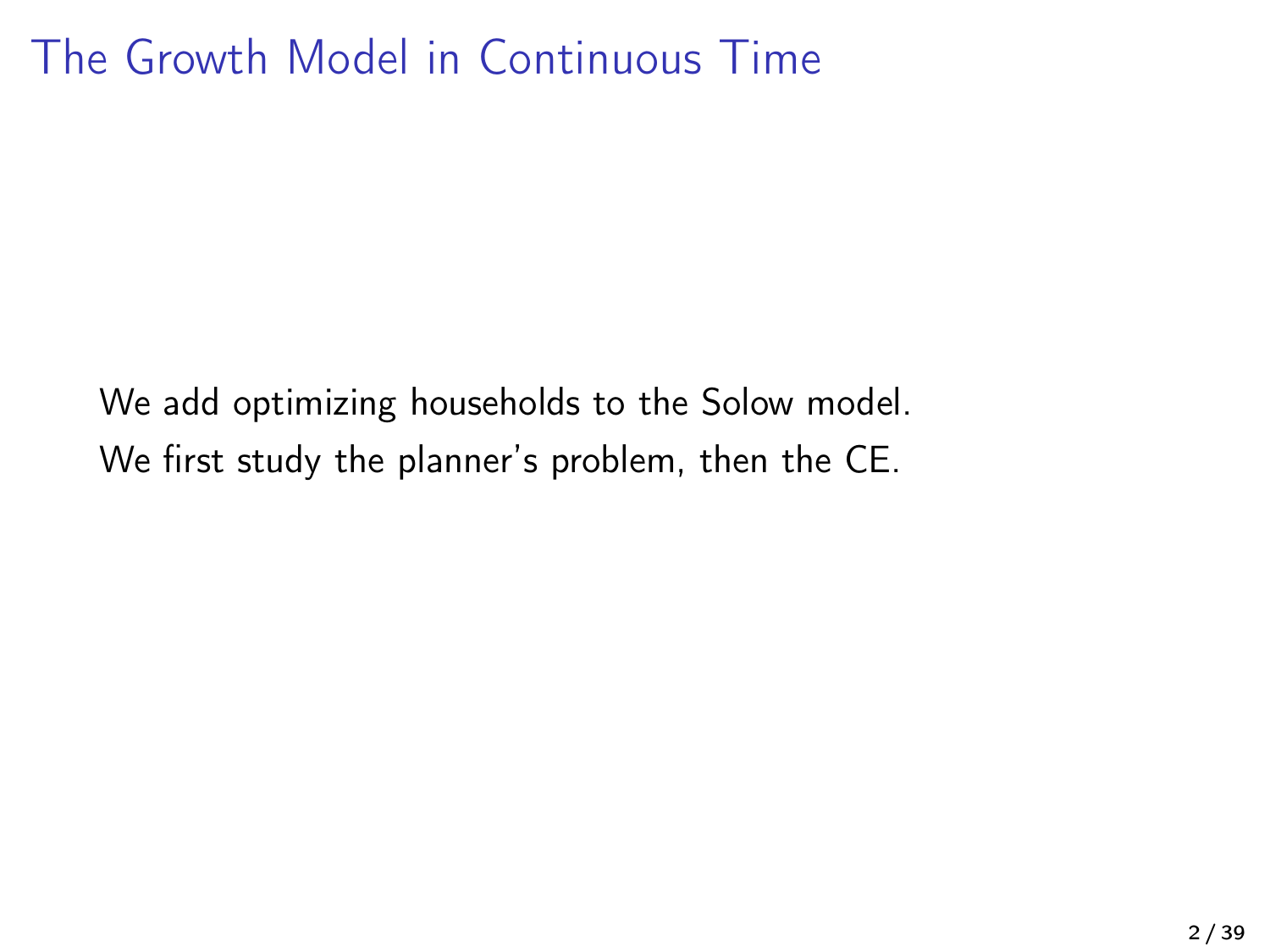# Planning Problem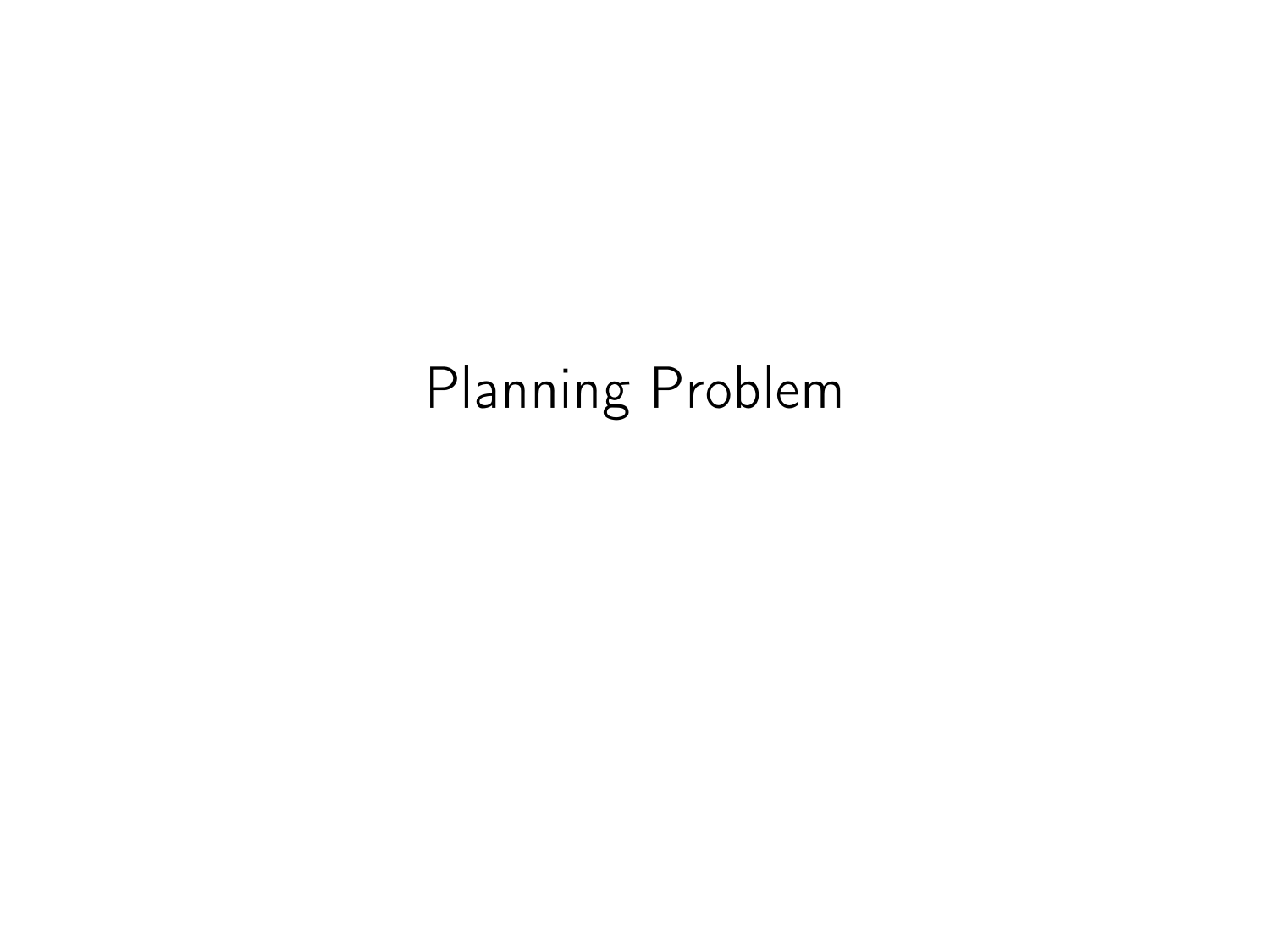### Planning Problem

The social planner maximizes

$$
\int_{t=0}^{\infty} e^{-(\rho - n)t} u(c_t) dt \tag{1}
$$

subject to the resource constraint

$$
\dot{k}_t = f(k_t) - (n+\delta)k_t - c_t
$$
\n
$$
k_0 \text{ given}
$$
\n(2)\n
$$
k > 0
$$
\n(3)

$$
k_t \geq 0 \tag{4}
$$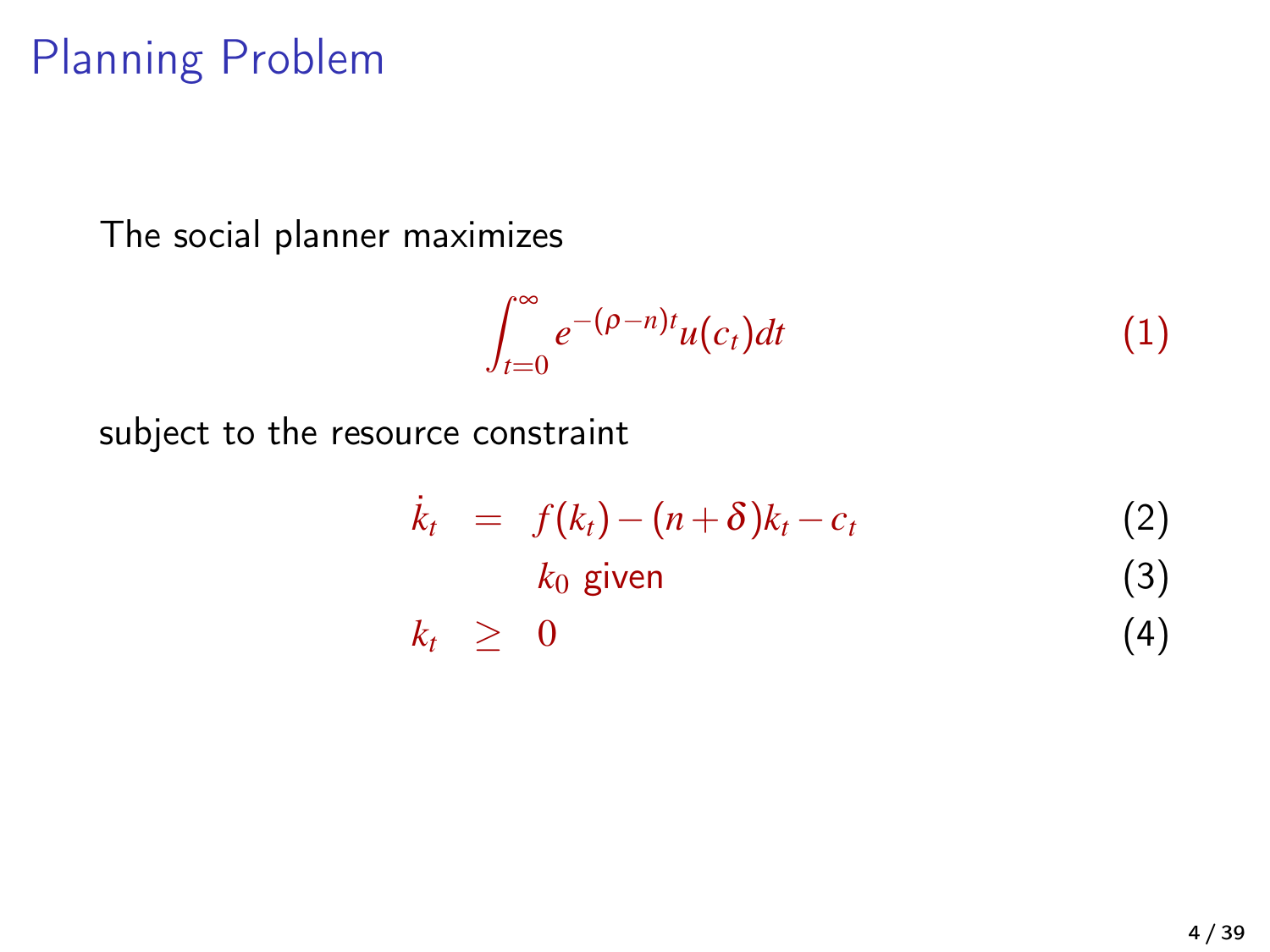## Planning Problem

The current value Hamiltonian is

The state is *k* and the control is *c*. The optimality conditions are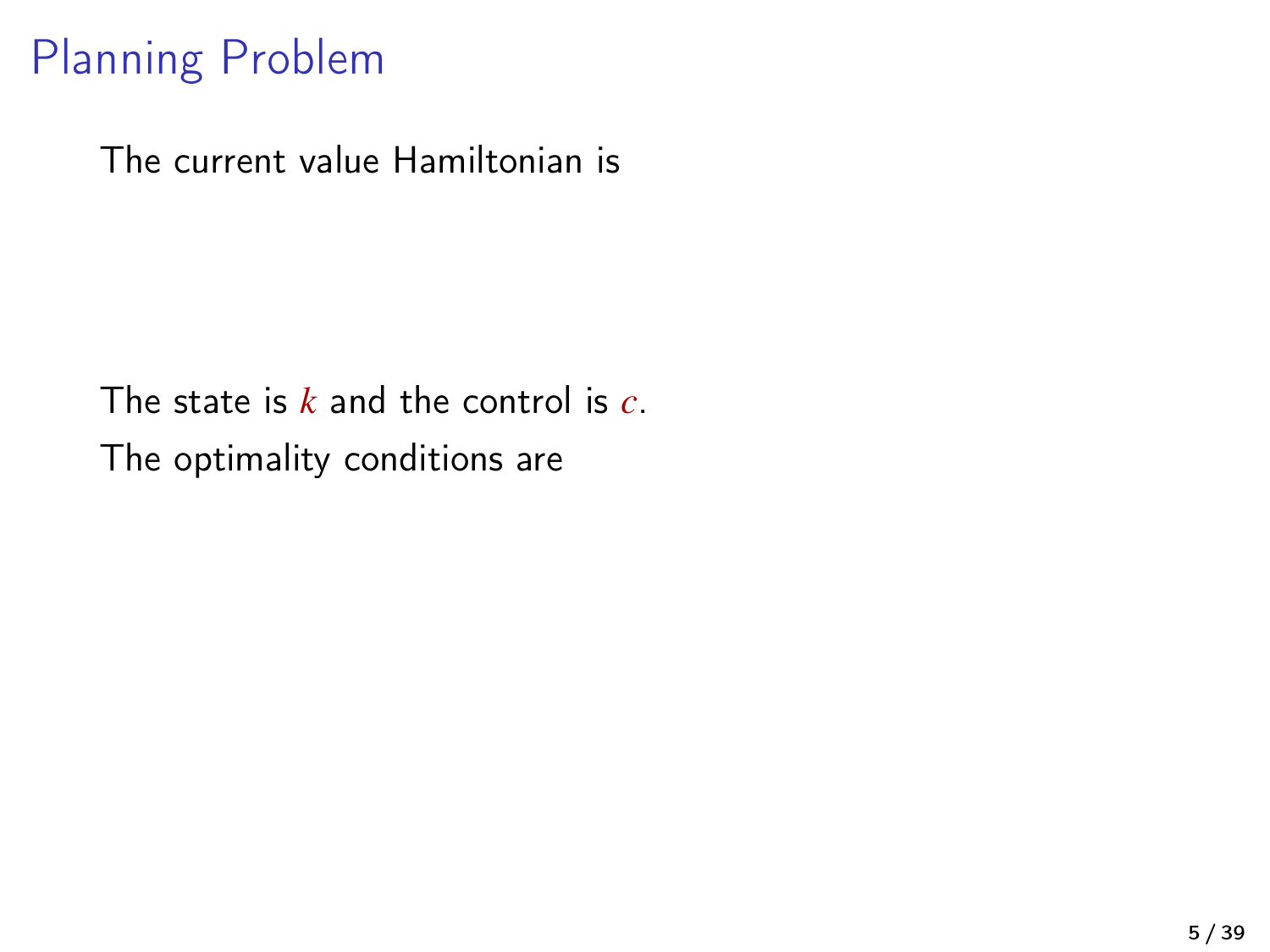#### Planner: TVC

The TVC is:

$$
\lim_{t \to \infty} e^{-(\rho - n)t} \mu(t) k(t) = 0 \tag{5}
$$

To check this:

- $\blacktriangleright$  we need *u* and  $g(k, c)$  to be monotone
- $\blacktriangleright$  *u* is obvious.
- $\triangleright$  *g*(*k*,*c*) = *f*(*k*) − *c*−(*n*+δ)*k* is monotone in *c* but not *k*.
- $\blacktriangleright$  However, we "know" that *k* never rises above the golden rule point where  $f'(k) = \delta$  - unless  $k(0)$  is too high.
- $\blacktriangleright$  Then *g* is increasing in *k*.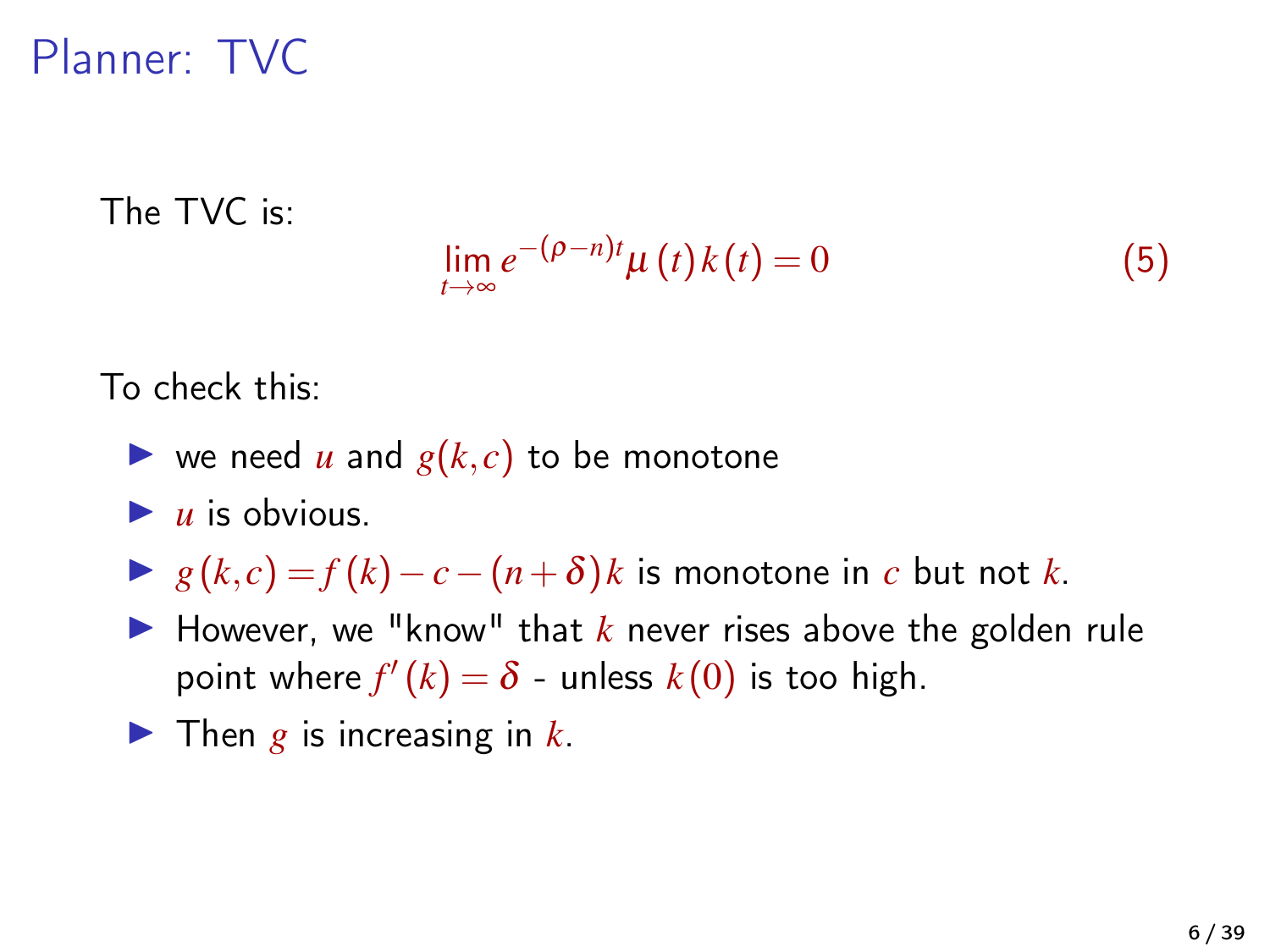# **Sufficiency**

This is an example where the easiest (1st) set of sufficiency conditions applies:

- $\blacktriangleright$  *u* is strictly concave in *c* (only).
- $\blacktriangleright$  *g*(*k*, *c*) is jointly concave in *k* and *c*.

First order conditions are sufficient.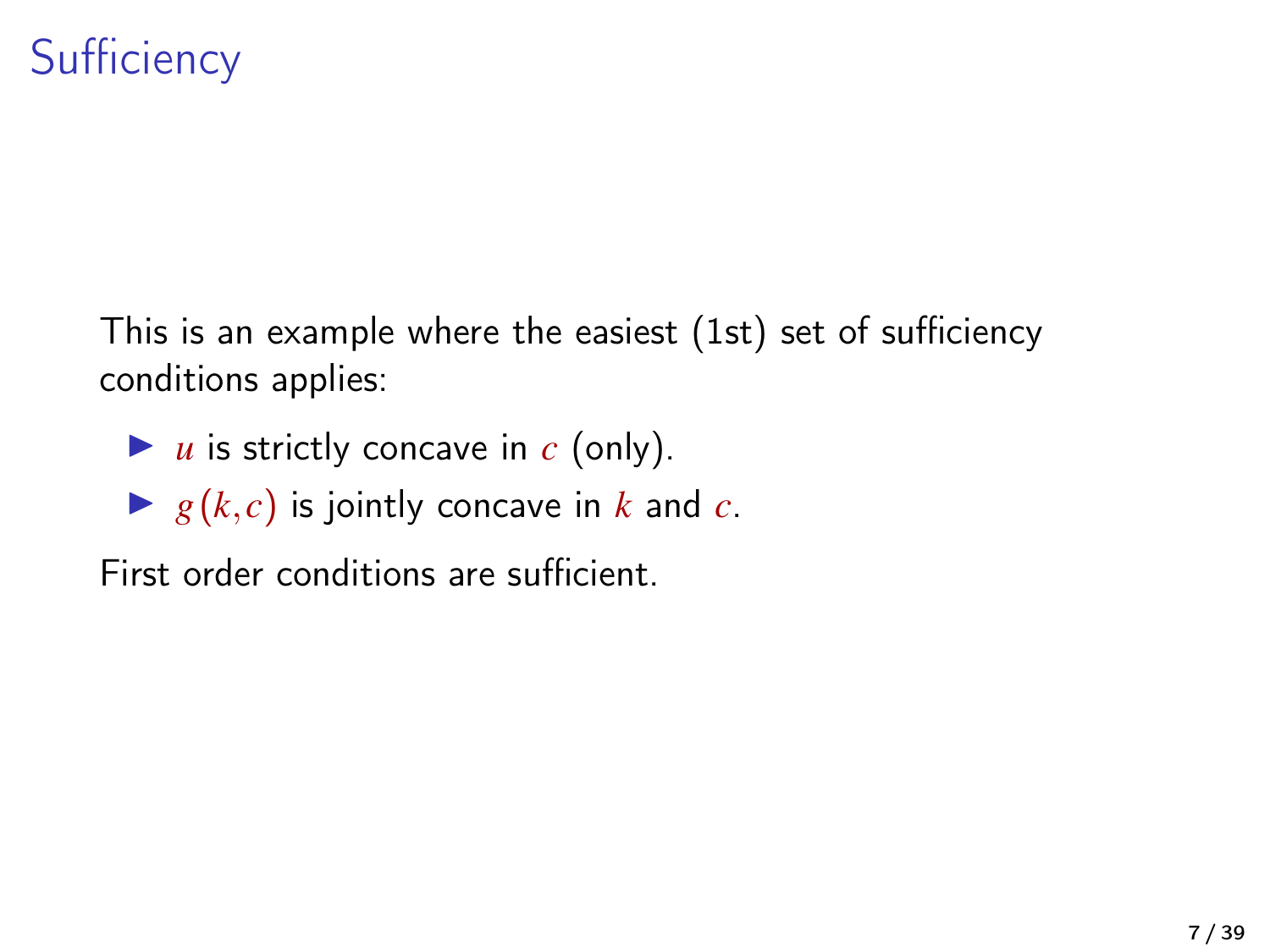### Planner: Solution

A solution consists of functions of time

 $c_t, k_t, \mu_t$ 

that satisfy:

- 1. The first-order conditions (2)
- 2. The resource constraint
- 3. The boundary conditions  $k_0$  given and the TVC

$$
\lim e^{-(\rho - n)t} \mu_t k_t = 0 \tag{6}
$$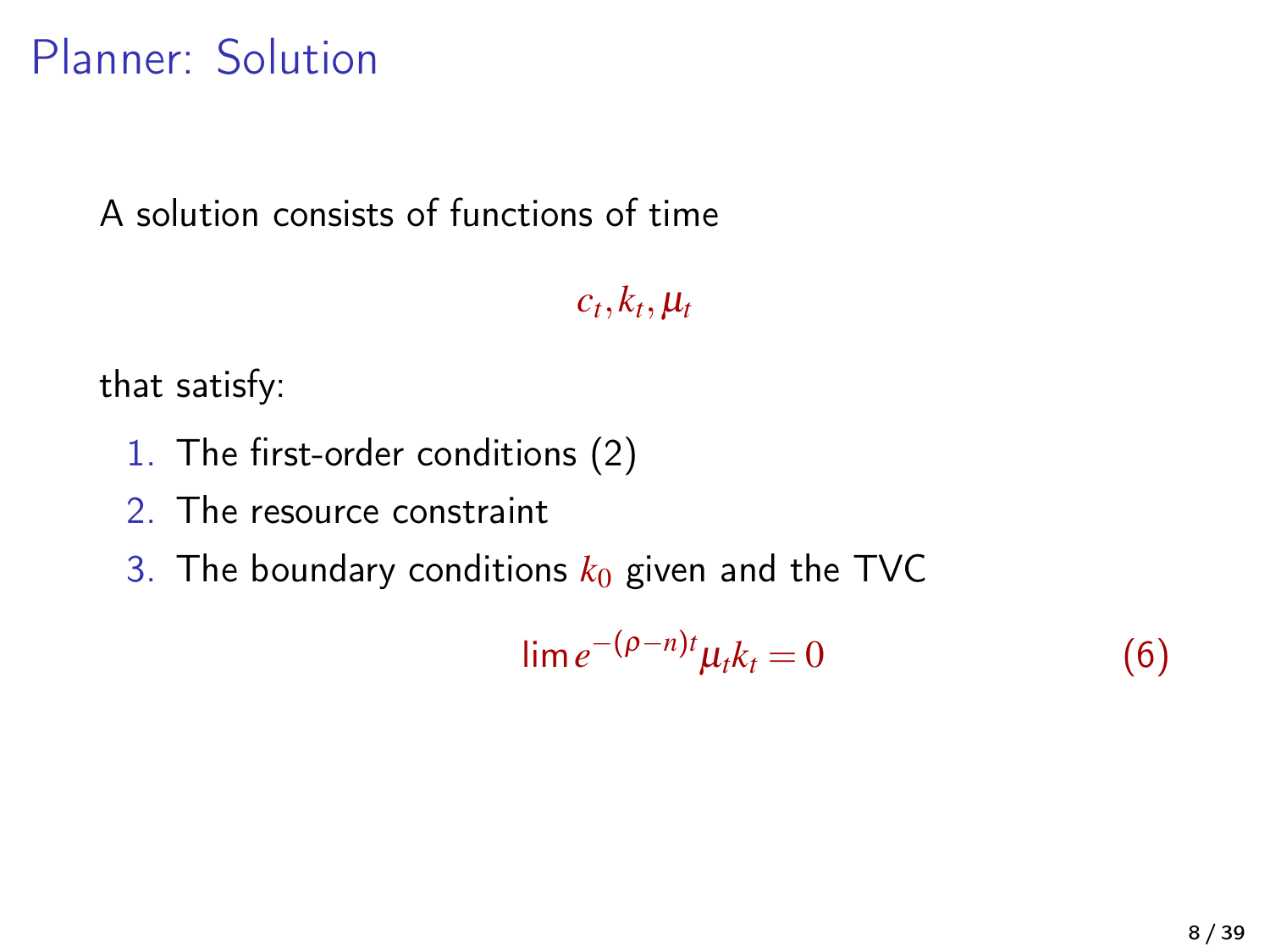#### Planner: Euler Equation

We eliminate the multiplier, starting from

$$
g(\mu) = -[f'(k) - \delta - \rho]
$$
  
=  $g(u'(c))$   
=  $-\sigma g(c)$  (9)

where  $\sigma$  is the elasticity of  $u'$  w.r.to  $c$ :

$$
\begin{array}{rcl}\n\sigma & = & -u_c''c/u' \\
& = & -\frac{du'(c)}{dc} \frac{c}{u'(c)}\n\end{array} \tag{10}
$$

Therfore:

$$
g(c) = [f'(k) - \delta - \rho]/\sigma \tag{12}
$$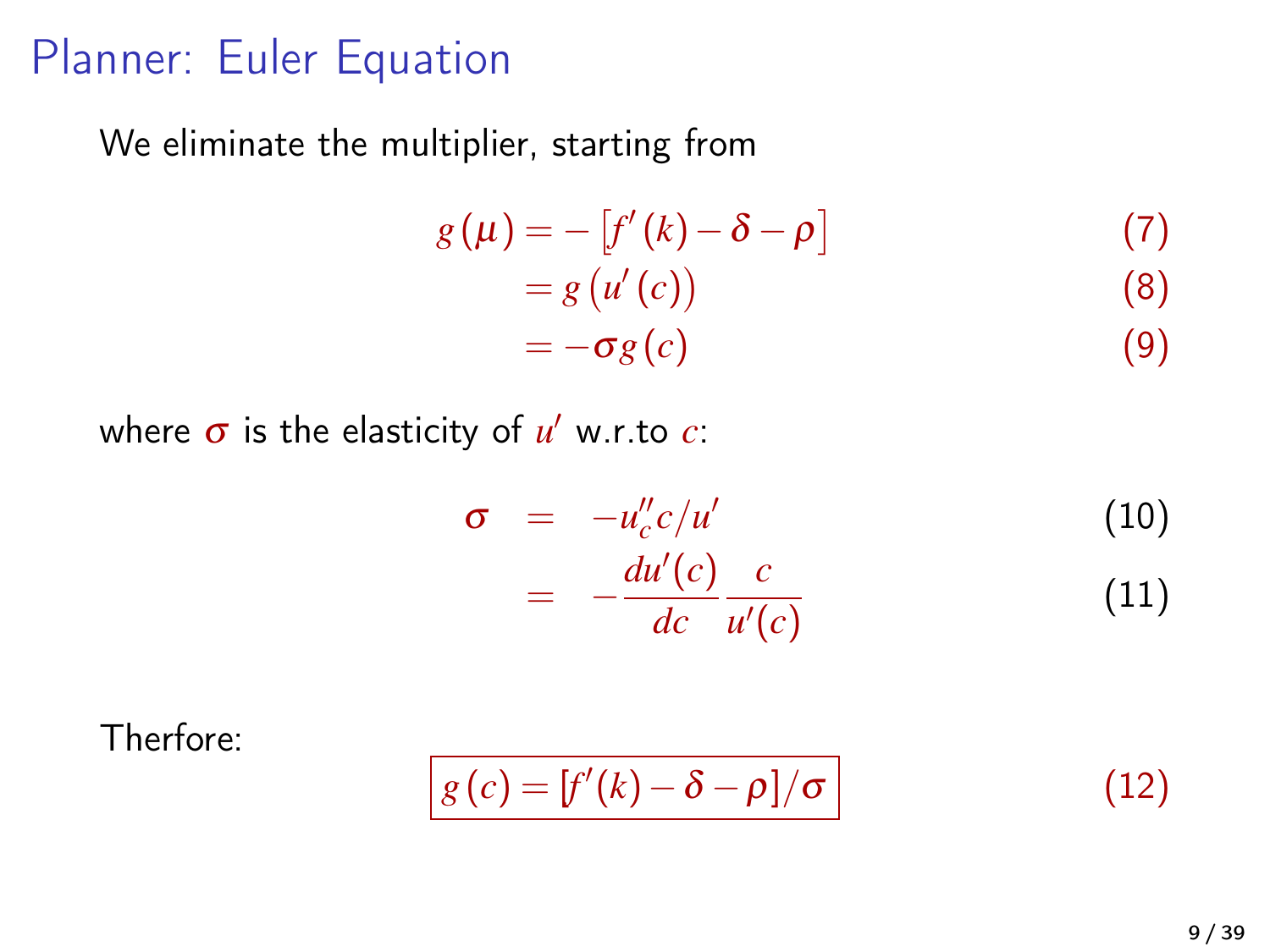#### More direct derivation

Differentiating the FOC yields

$$
\dot{\mu} = u''(c)\dot{c} \tag{13}
$$

and therefore

$$
\dot{\mu}/\mu = u''(c)\dot{c}/u'(c)
$$
\n
$$
= -[f'(k) - \delta - \rho]
$$
\n(14)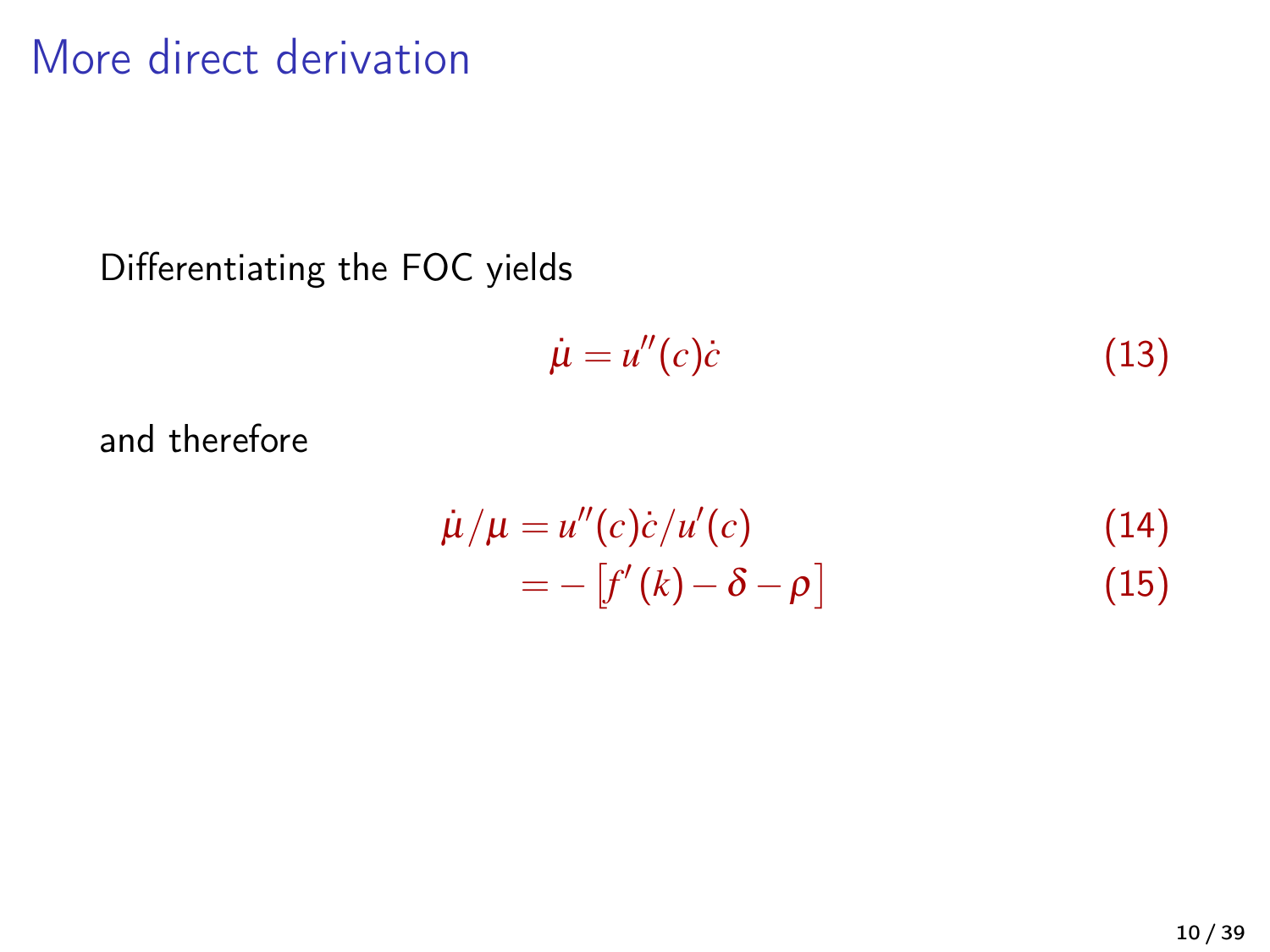#### Note on σ

$$
\sigma = -u''_c c/u'
$$
(16)  

$$
= -\frac{du'(c)}{dc} \frac{c}{u'(c)}
$$
(17)

#### σ is

- 1. the elasticity of marginal utility w.r.to *c*
- 2. the inverse intertemporal elasticity of substitution
- 3. the coefficient of relative risk aversion

 $\sigma$  is a key parameter for asset pricing, business cycle volatilities, ...  $u(c) = c^{1-\phi}/1 - \phi$  implies  $\sigma = \phi$ .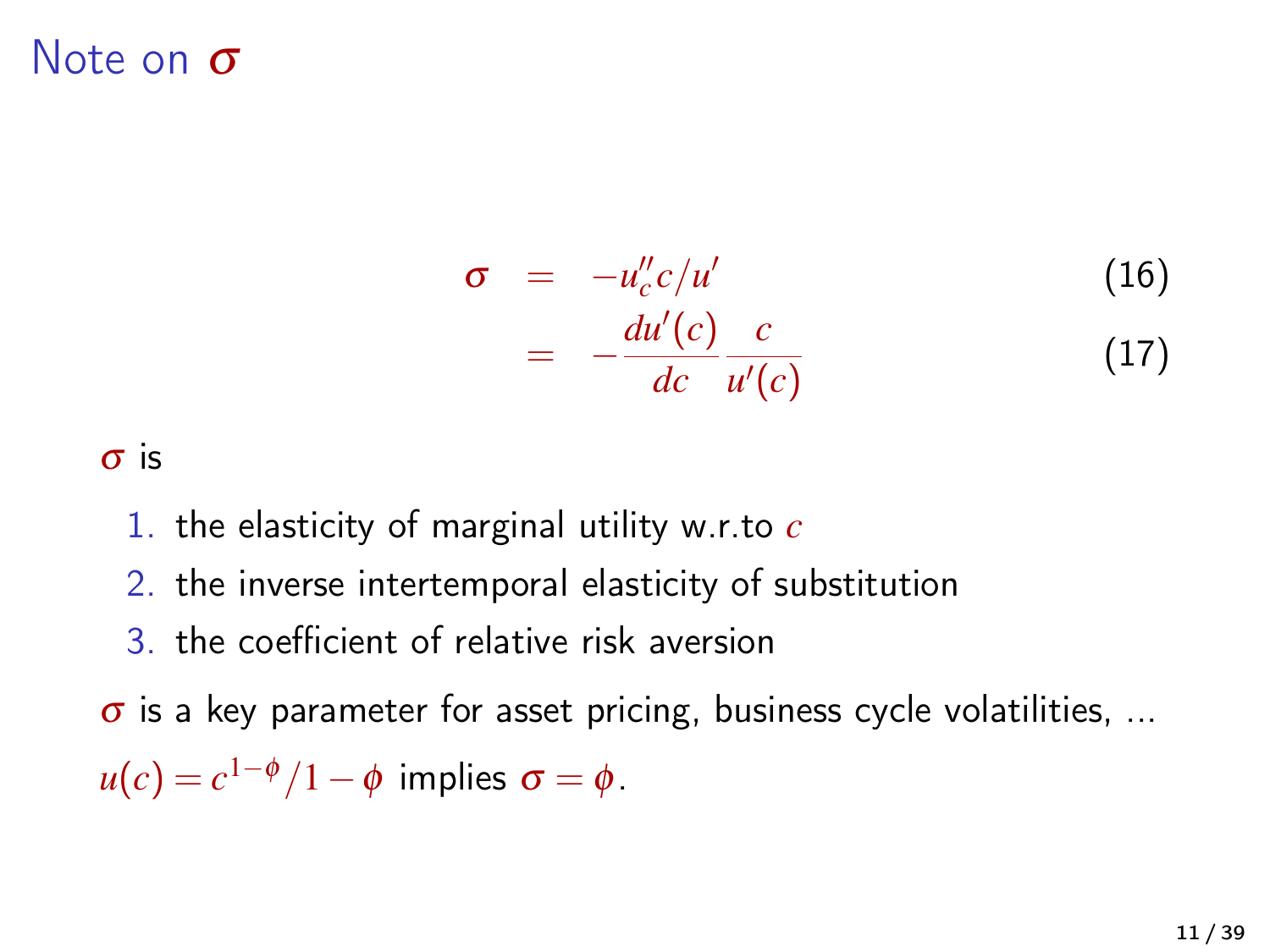#### Planner: Euler Equation

$$
g(c) = [f'(k) - \delta - \rho]/\sigma \tag{18}
$$

Recall the discrete time version:

$$
\frac{c_{t+1}}{c_t} = [\beta R]^{1/\sigma} \tag{19}
$$

The same idea:

- $\triangleright$  consumption growth rises with the interest rate
- $\blacktriangleright$  declines with the discount rate
- $\triangleright$   $\sigma$  governs how responsive consumption growth is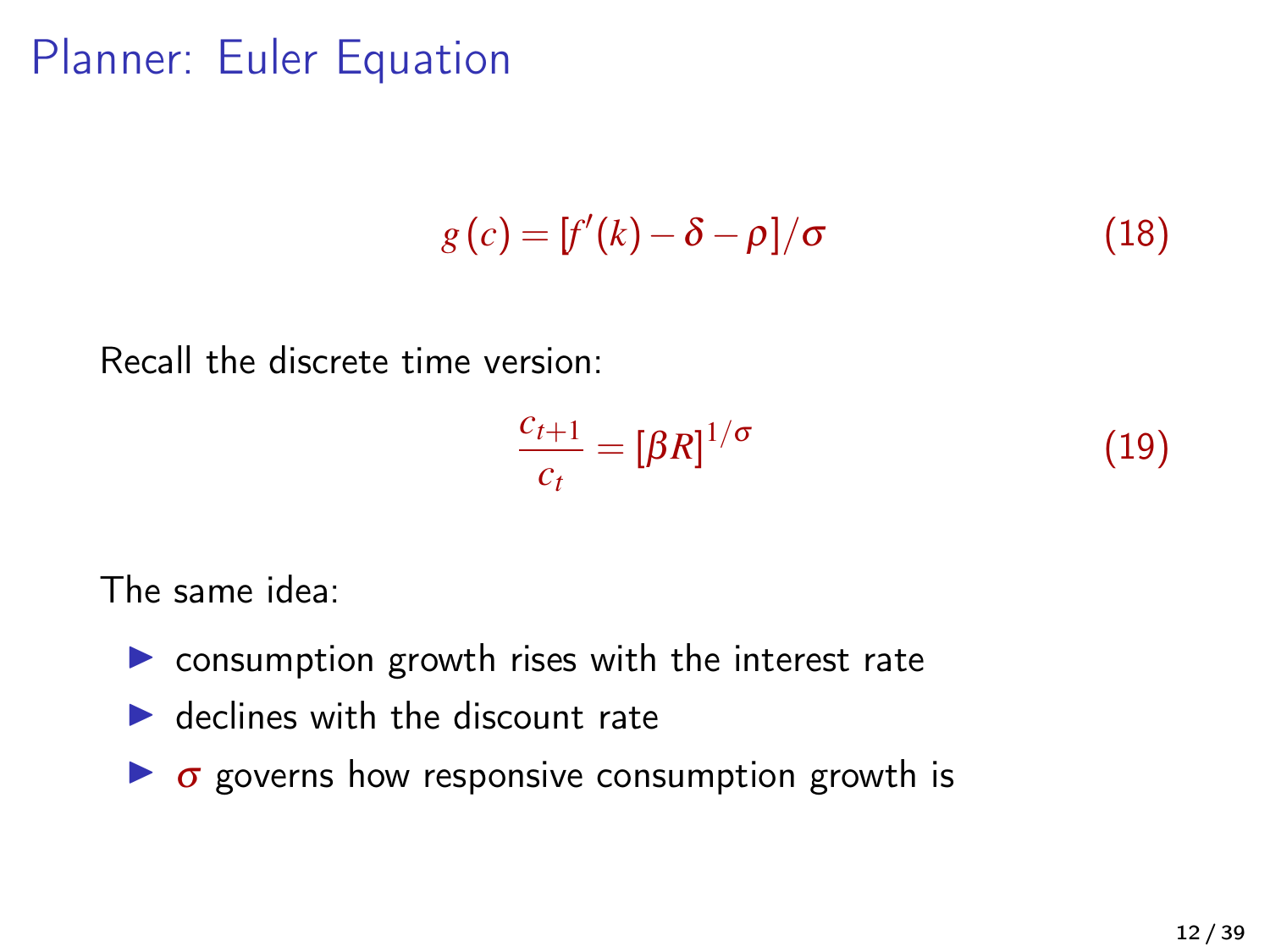# Planner: Summary

- $\triangleright$  The planner's problem solves for functions of time  $c(t)$  and  $k(t)$ .
- $\blacktriangleright$  These satisfy two differential equations

$$
g(c) = \frac{f'(k) - \delta - \rho}{\sigma}
$$
 (20)  

$$
k = f(k) - (n + \delta)k - c
$$
 (21)

and two boundary conditions

$$
\lim_{t\to\infty}\beta^t u'\big(c(t)\big) k(t) = 0
$$

 $\blacktriangleright$  How can we analyze the dynamics of this system?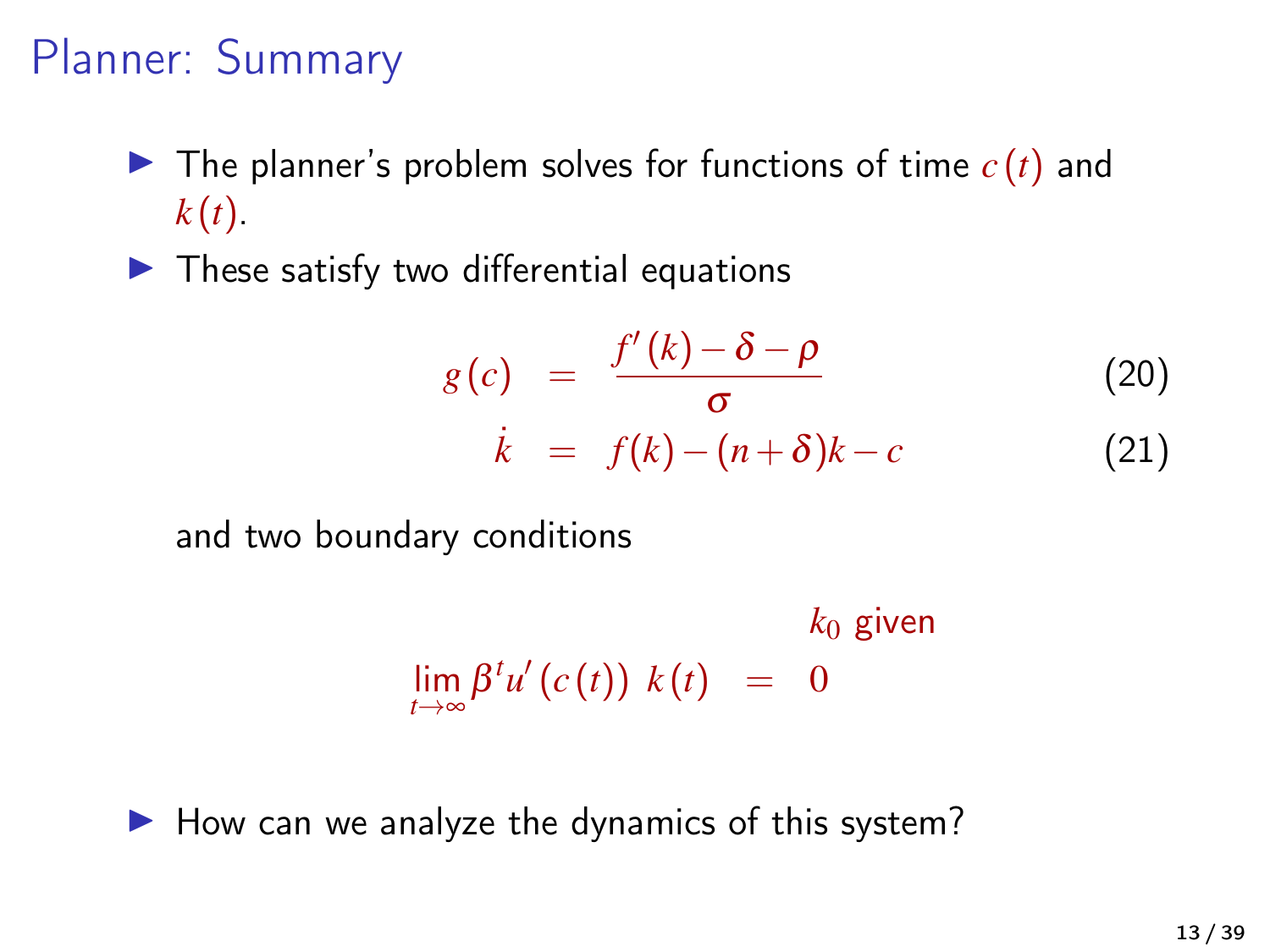# Phase Diagram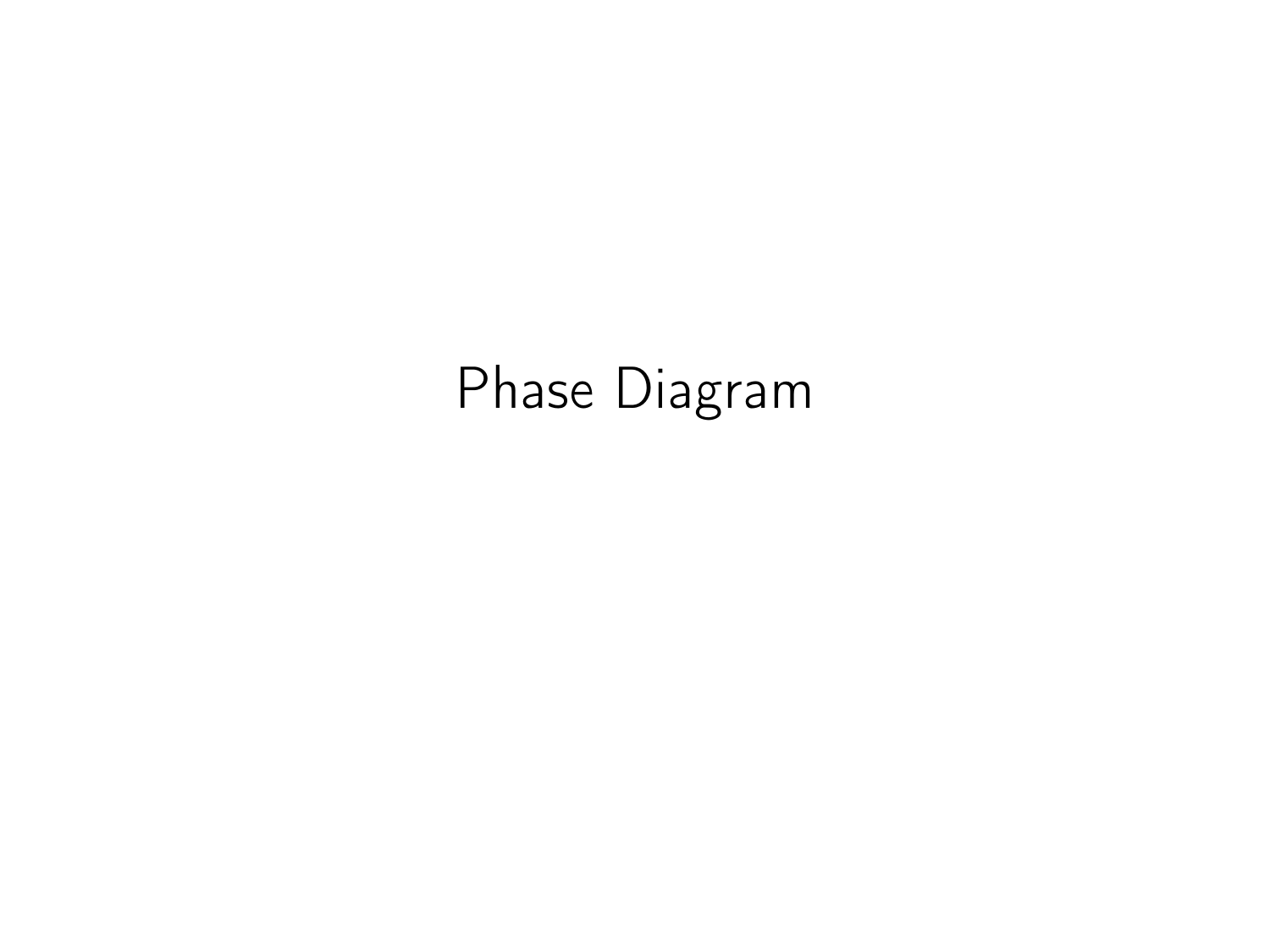#### Phase Diagram

Phase diagrams can be used to analyze the dynamics of systems of 2 differential equations.

Consider the example

*x*˙ = *A*−*ax*+*by*  $\dot{y} = B + cx - dy$ 

Assume  $a, b, c, d > 0$ .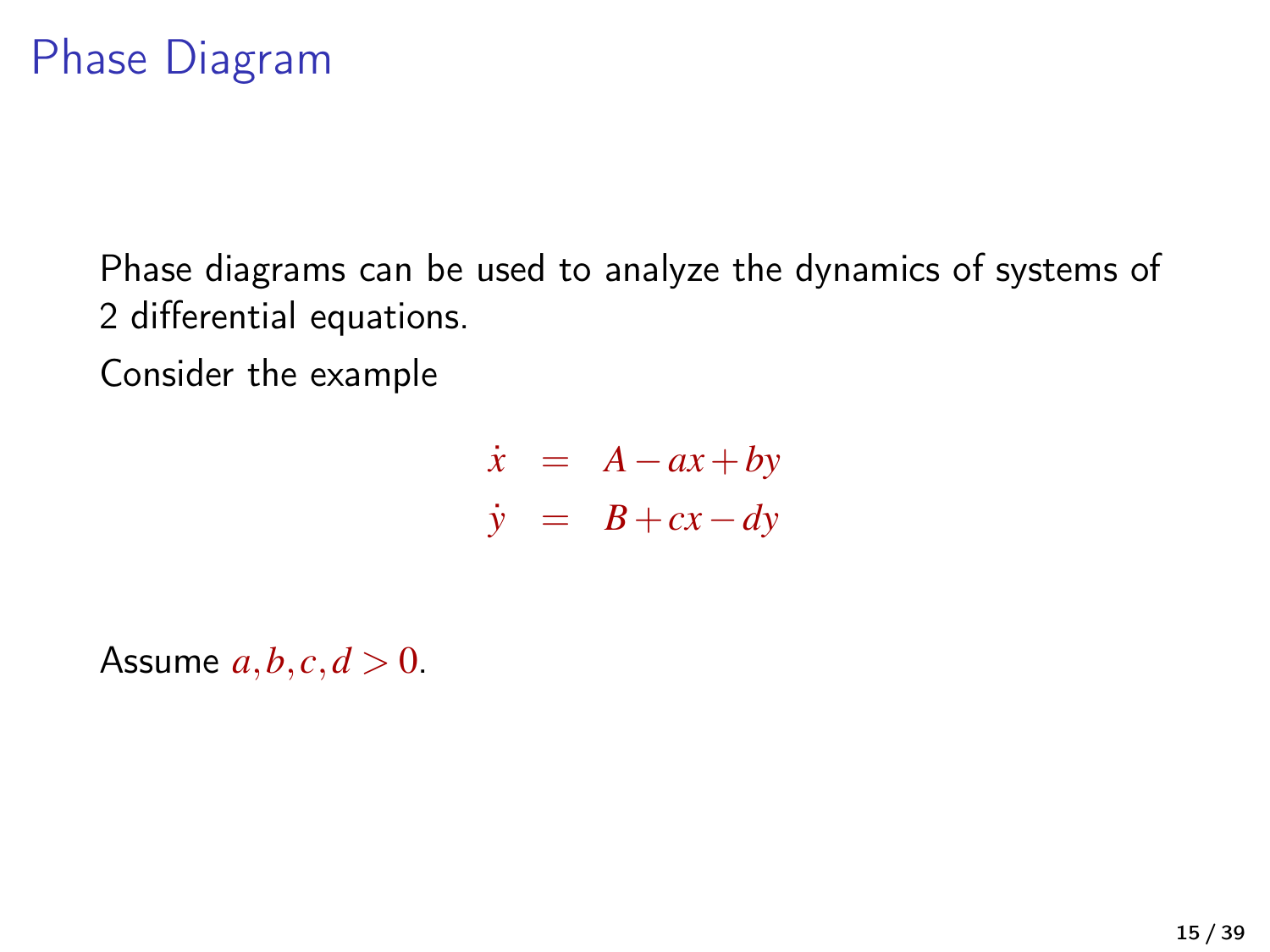#### Basic Idea

$$
\dot{x} = A - ax + by \tag{22}
$$

This divides the  $(x, y)$  plane into two regions:

- $\triangleright$  one where x rises (moving east over time)
- $\triangleright$  one where x falls (moving west over time)

 $(y = B + cx - dy)$  (23)

also divides the plane into two regions

- $\triangleright$  one where *y* rises (moving north over time)
- $\triangleright$  one where *y* falls (moving south over time).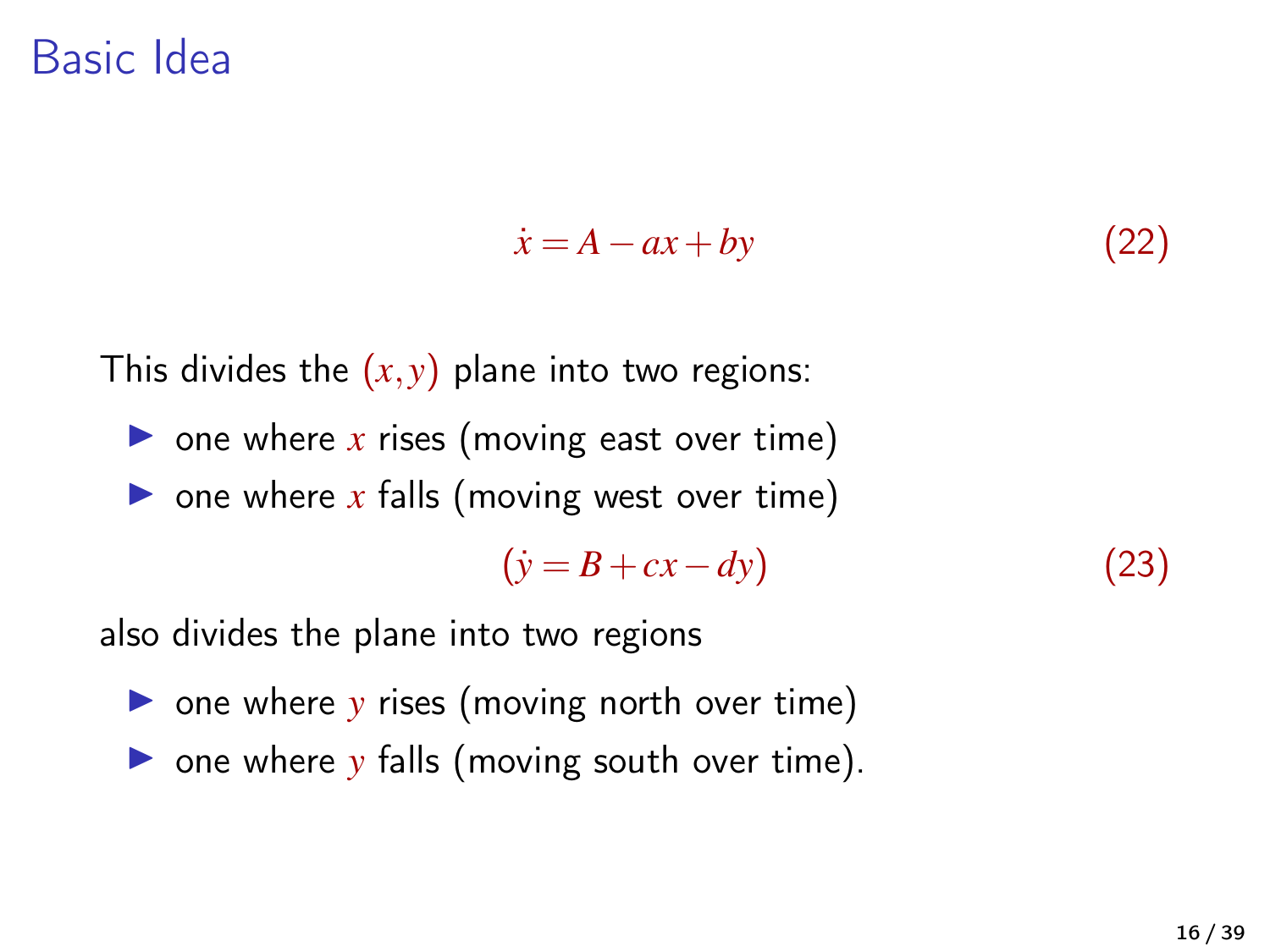# Basic Idea

So we end up with a diagram that looks something like this:



All points in a given quadrant move (qualitatively) in the same direction.

Now we can use logic to figure out possible paths.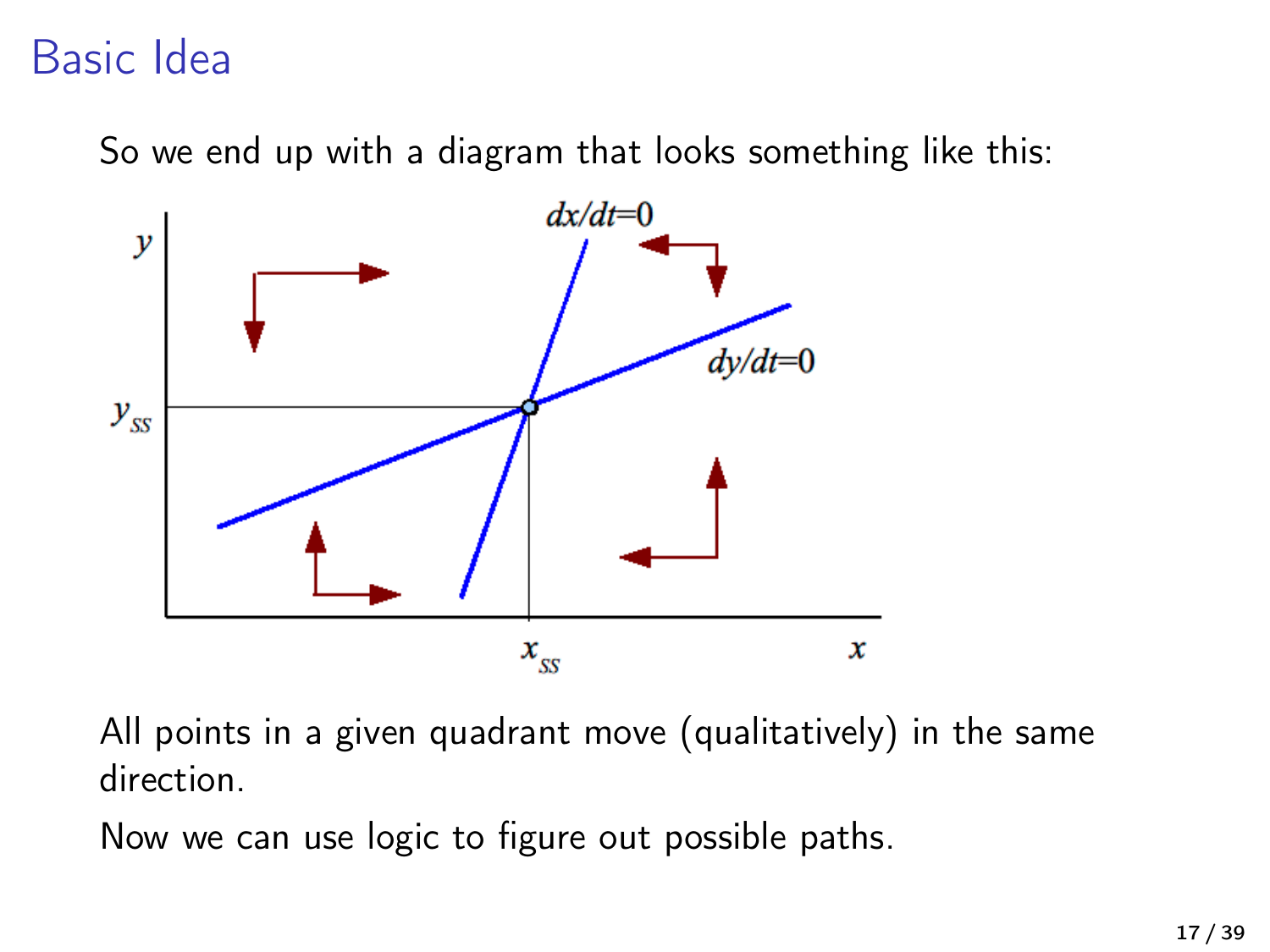#### Movement of *x*

From  $\dot{x} = A - ax + by$ :

$$
\dot{x} = 0 \Rightarrow y = -\frac{A}{b} + \frac{a}{b}x \tag{24}
$$

This divides the  $(x, y)$  plan into two regions:

- **From : to the right of the boundary**  $x \downarrow$
- $\blacktriangleright$  Mark this with arrows in the phase diagram.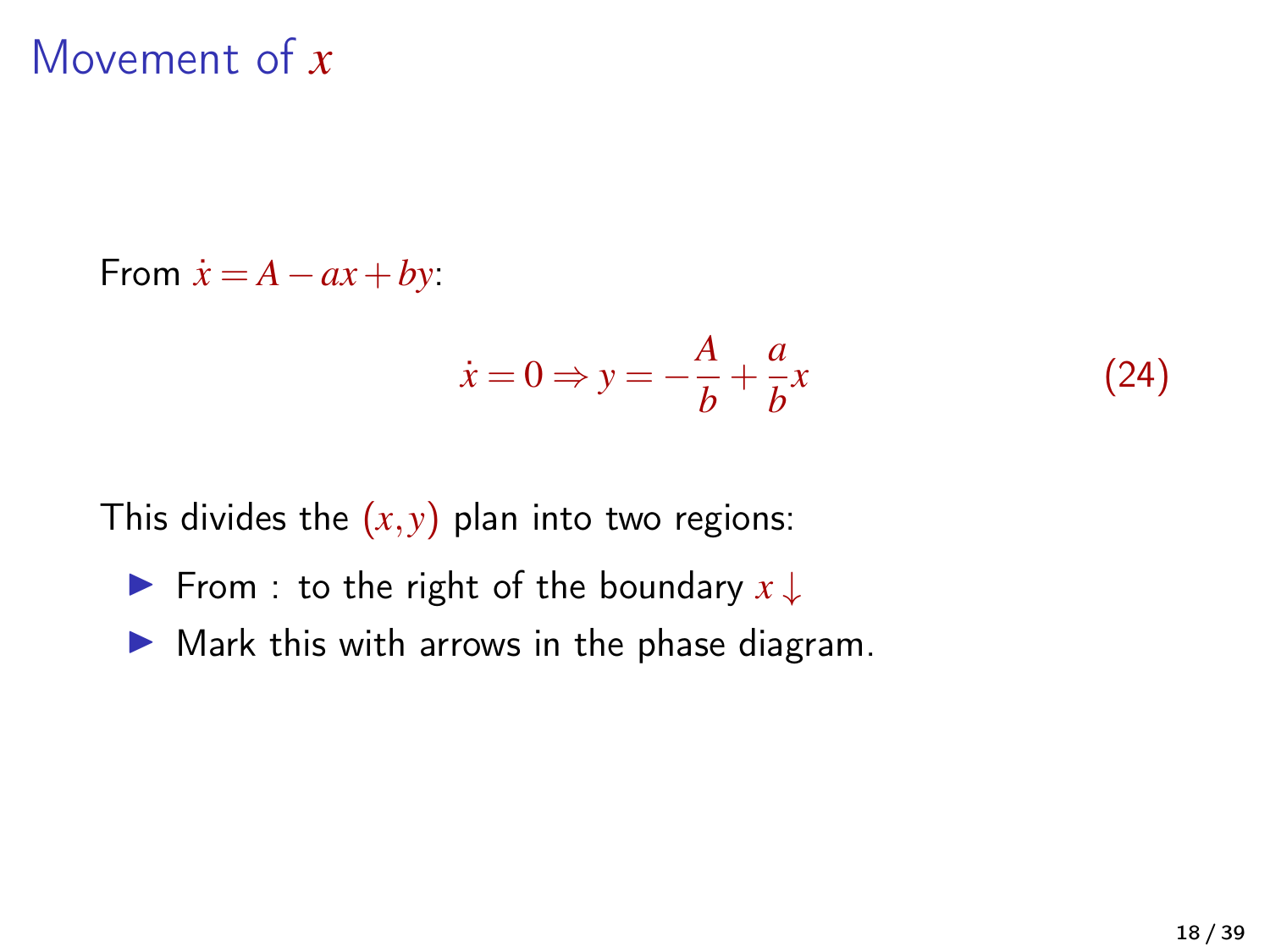# Movement of *y*

From  $\dot{y} = B + cx - dy$ :  $\dot{y} = 0 \Rightarrow y = \frac{B}{J}$  $\frac{B}{d} + \frac{c}{d}$ *d*  $(25)$ 

This divides the  $(x, y)$  plane into two regions as well:

$$
\blacktriangleright
$$
 to the right of the boundary  $y \uparrow$ 

 $\blacktriangleright$  Mark this with arrows in the phase diagram.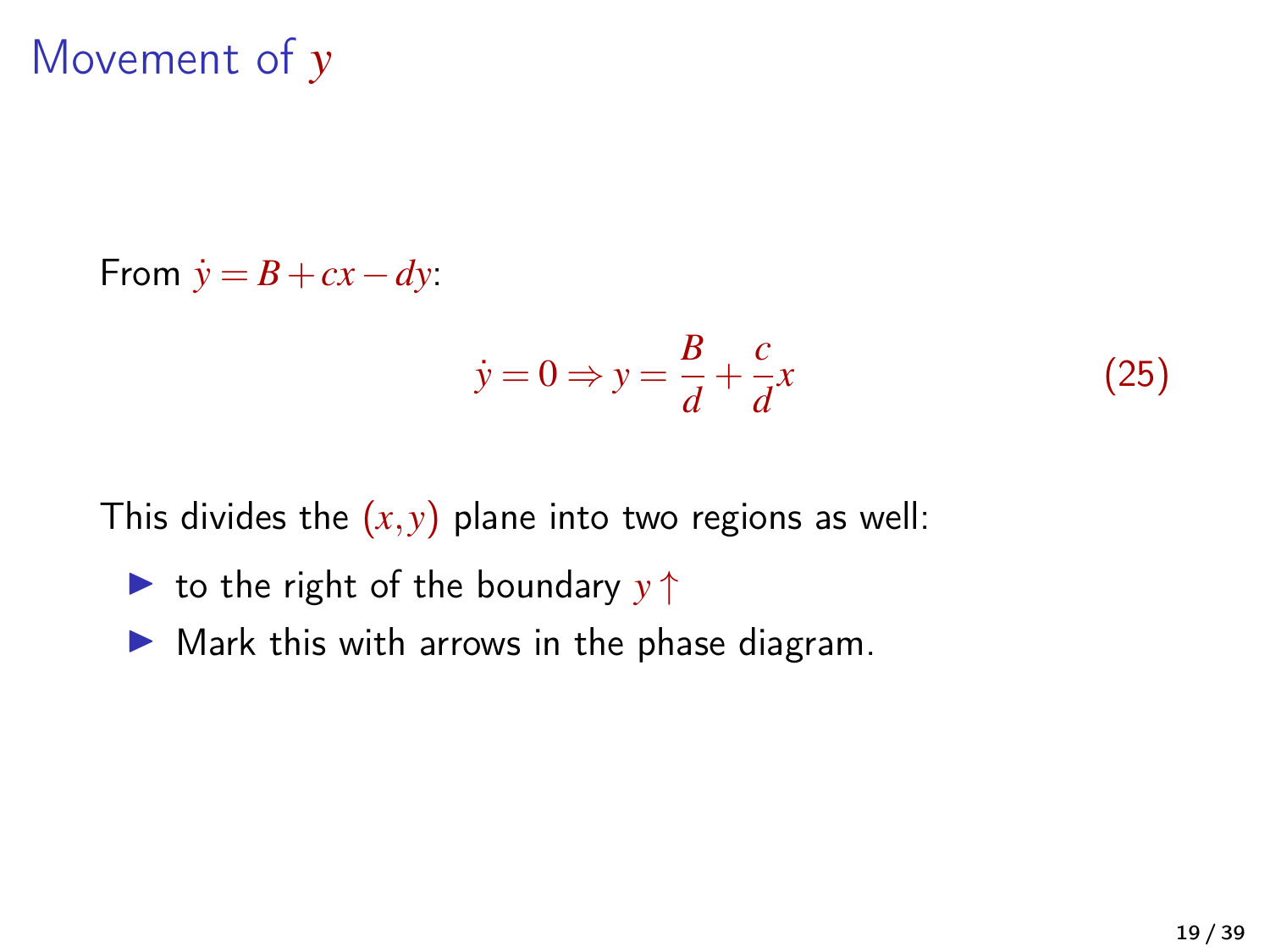#### Phase Diagram



Recall:  $\dot{x} = A - ax + by$ .  $\dot{y} = B + cx - dy$ .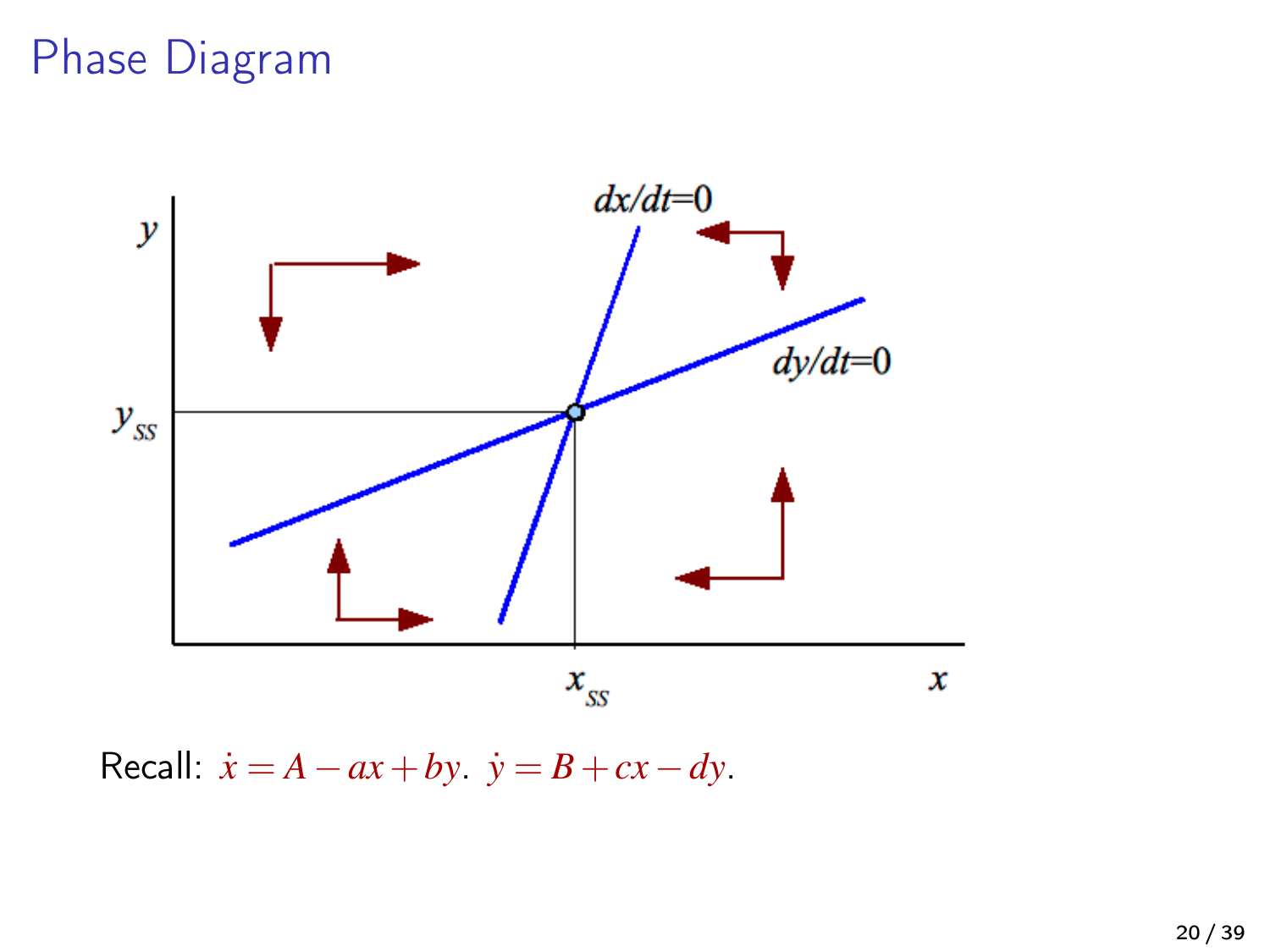# Think about possible paths

For each quadrant, determine whether the path can leave the quadrant.

In this example: the answer is

- $\blacktriangleright$  "no" for two quadrants.
- $\blacktriangleright$  "yes" for two quadrants.

Now think about possible paths...

Conclude that the steady state is globally stable.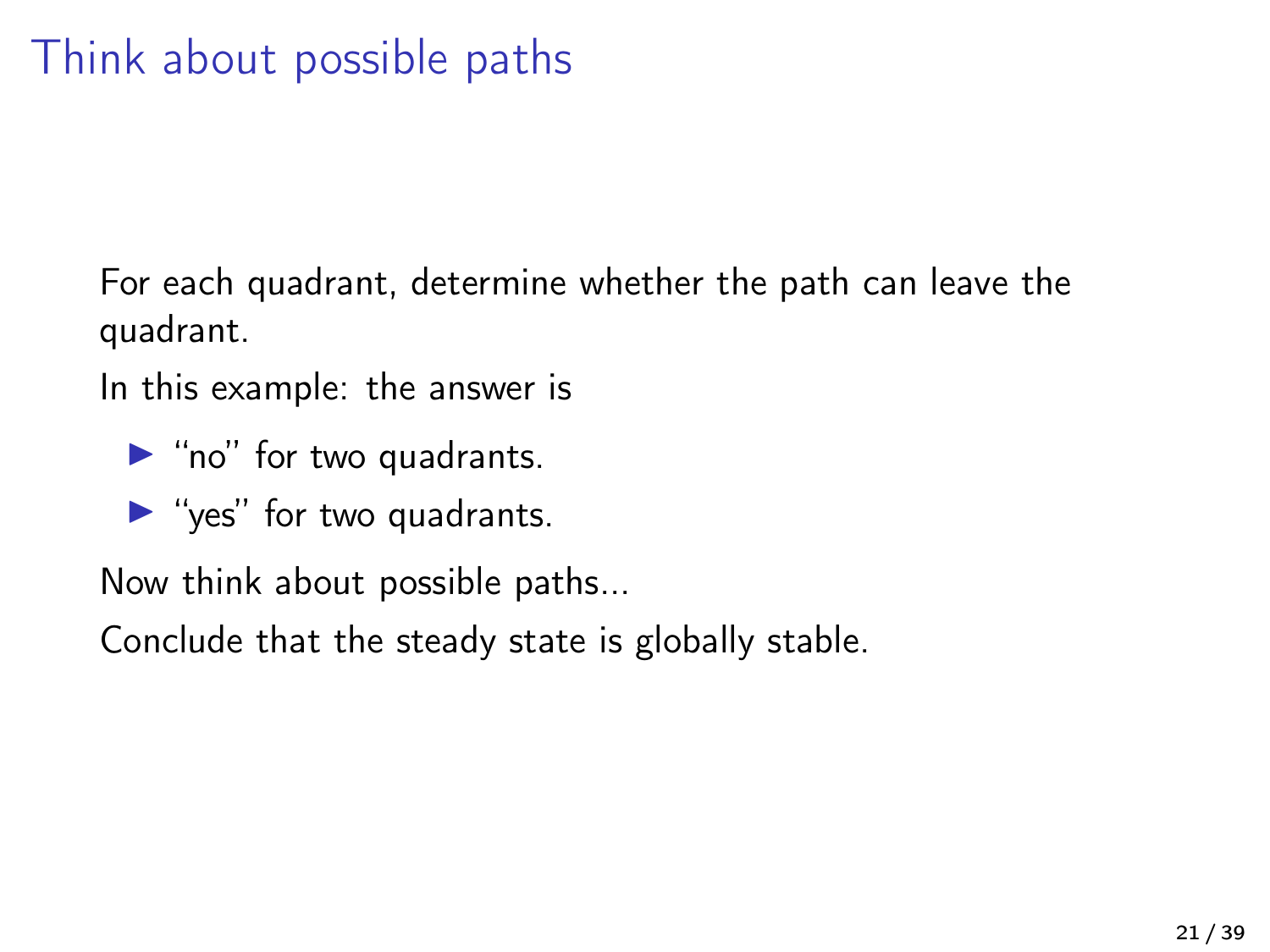#### **Applications**

Unified growth theory:

- $\triangleright$  [Galor \(2000\)](#page-38-0) studies transition from Malthusian stagnation to industrialization using a sequence of phase diagrams
- Galor  $(2005)$

Models of human capital accumulation over the life-cycle:

 $\blacktriangleright$  [Heckman \(1976\)](#page-38-2)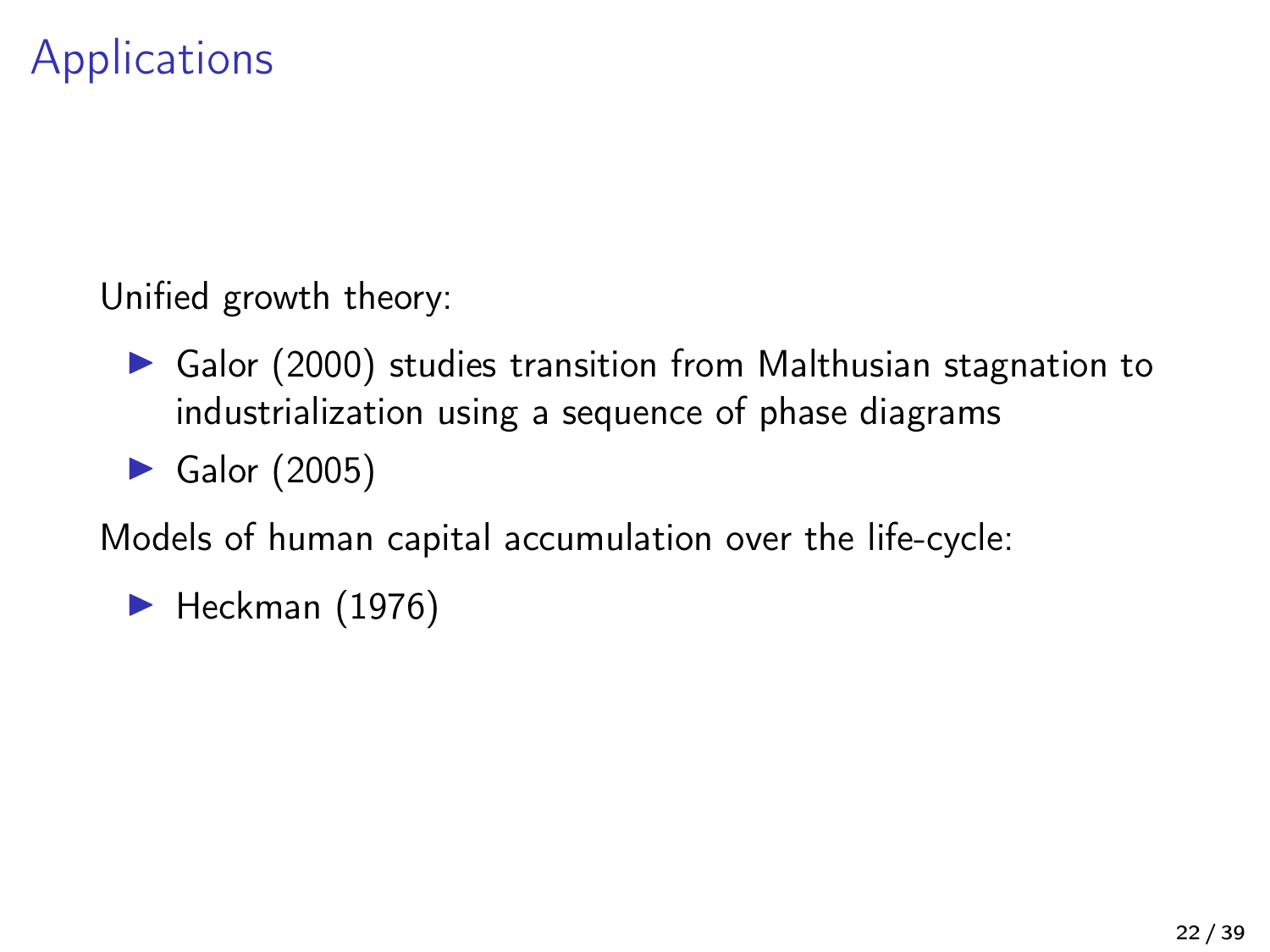# Phase Diagram: Growth Model

Movement of *c*:  
\n
$$
g(c) = \frac{f'(k) - \delta - \rho}{\sigma}
$$
\n(26)

The  $\dot{c} = 0$  locus is characterized by

 $f'(k^*) = \rho + \delta$  (27)

A vertical line in the  $(k, c)$  plane. Higher *k* implies lower *c*˙ *c*  $\downarrow$  to the right of the  $\dot{c} = 0$  locus.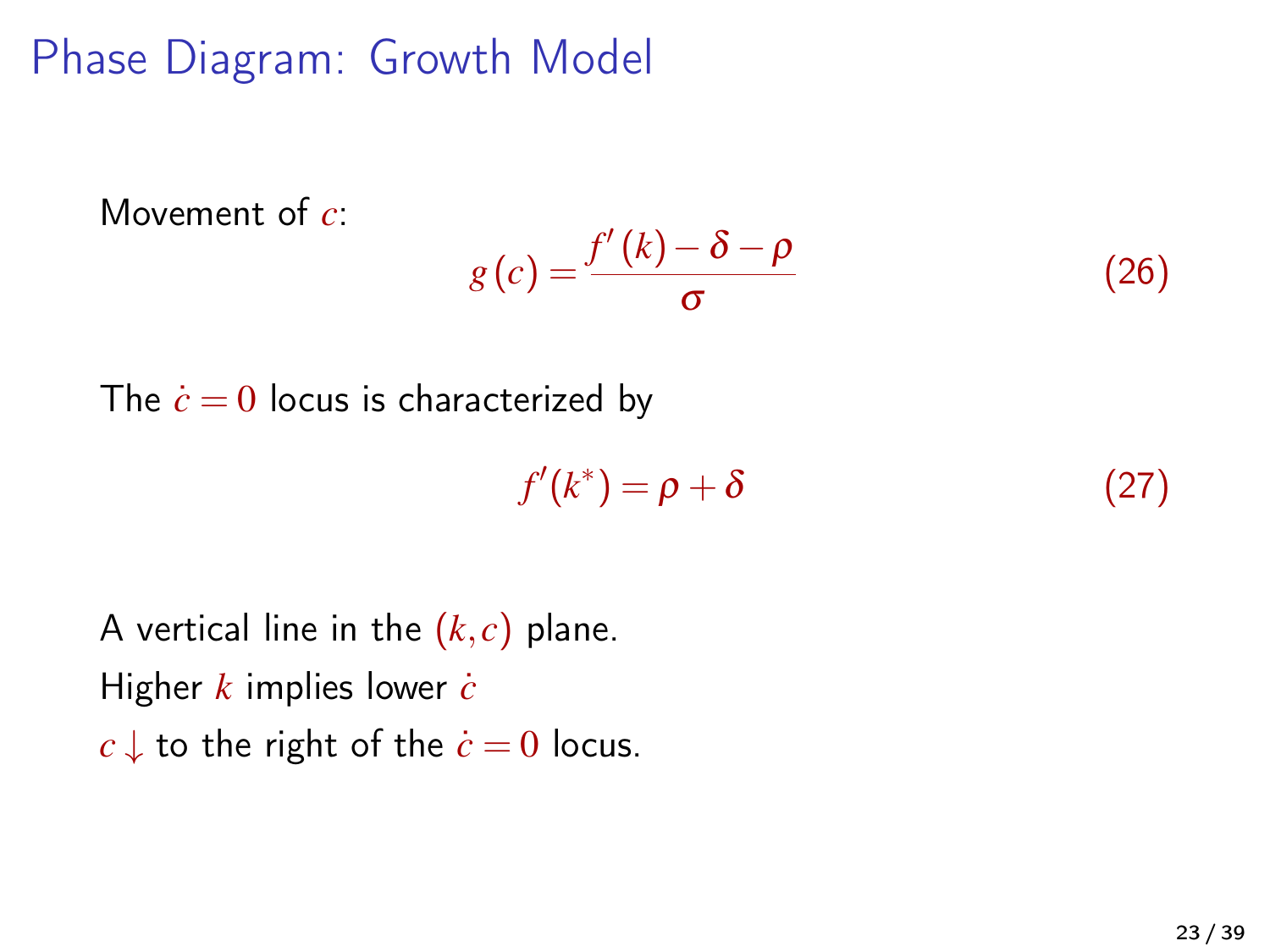#### Movement of *k*

$$
\dot{k} = f(k) - (n+\delta)k - c \tag{28}
$$

The  $k = 0$  locus is hump-shaped:

$$
c = f(k) - (n + \delta)k \tag{29}
$$

with a maximum at

$$
f'(k^*) = n + \delta \tag{30}
$$

Higher  $c$  implies lower  $\dot{k}$ . *k* falls over time above the  $\dot{k} = 0$  locus.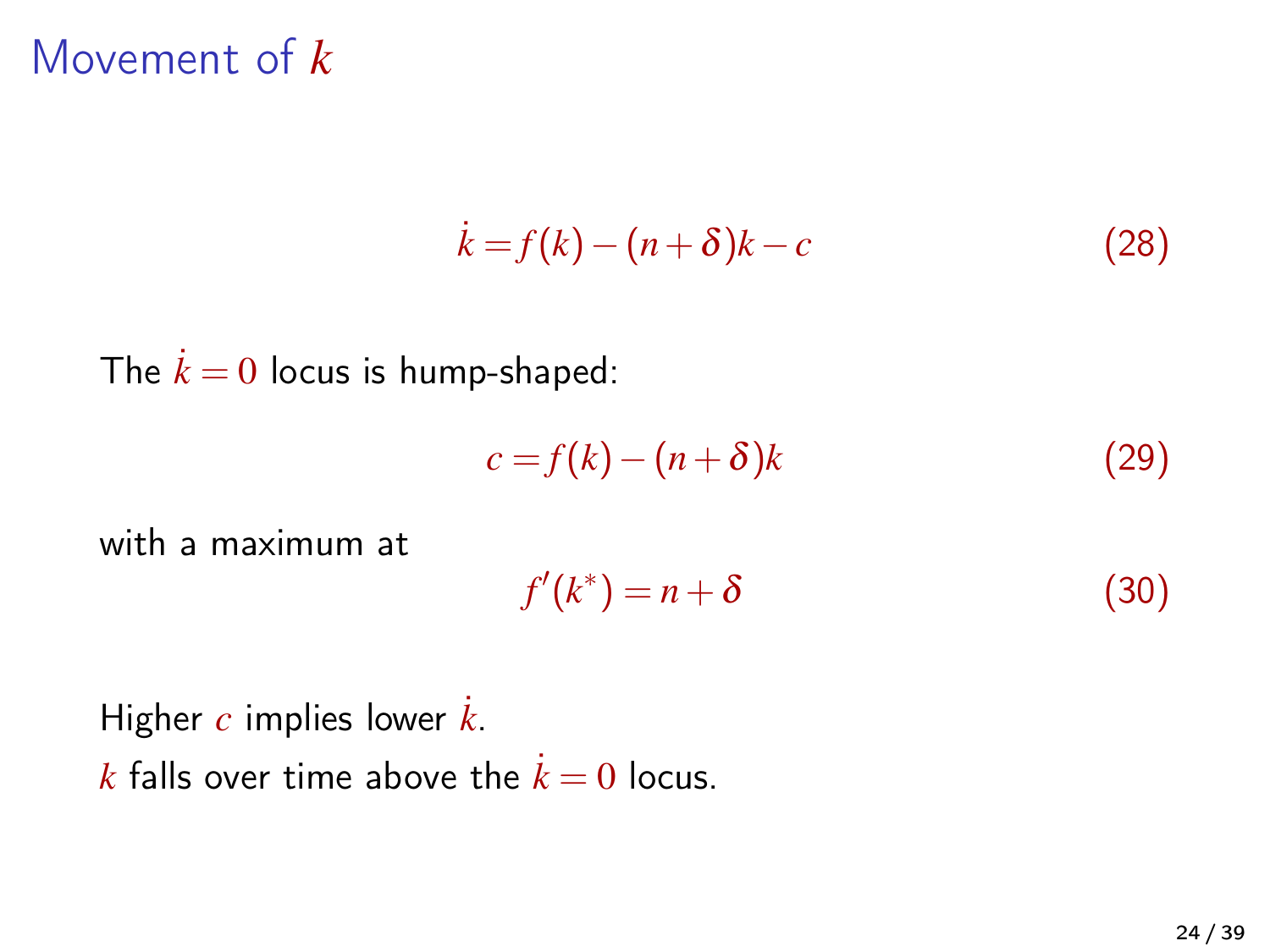# Phase Diagram



Since  $\rho - n > 0$ , the  $\dot{c} = 0$  locus lies to the left of the peak of the  $\dot{k} = 0$  locus.

The steady state is located at the intersection of the two curves.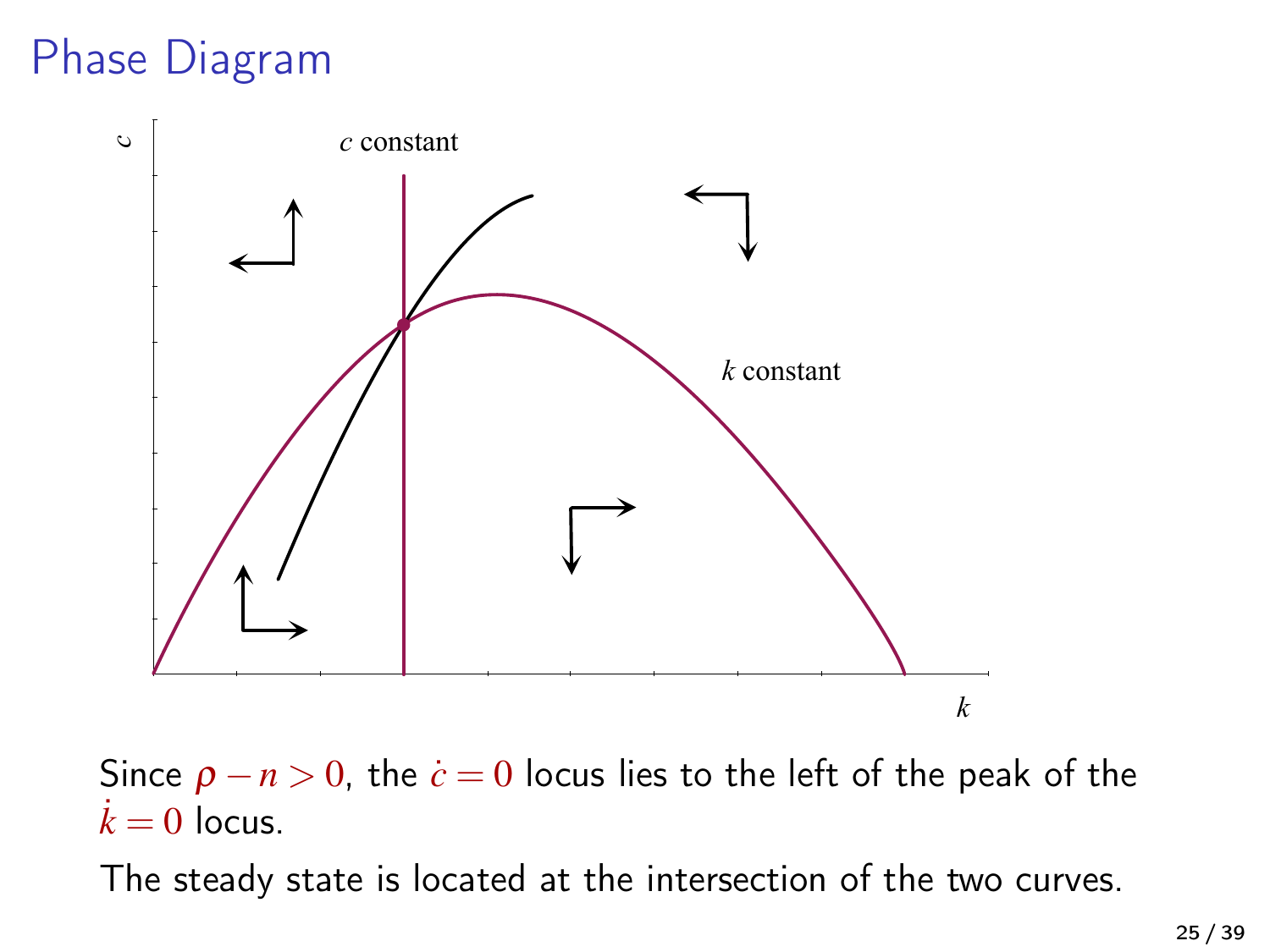# Dynamics: Possible Paths

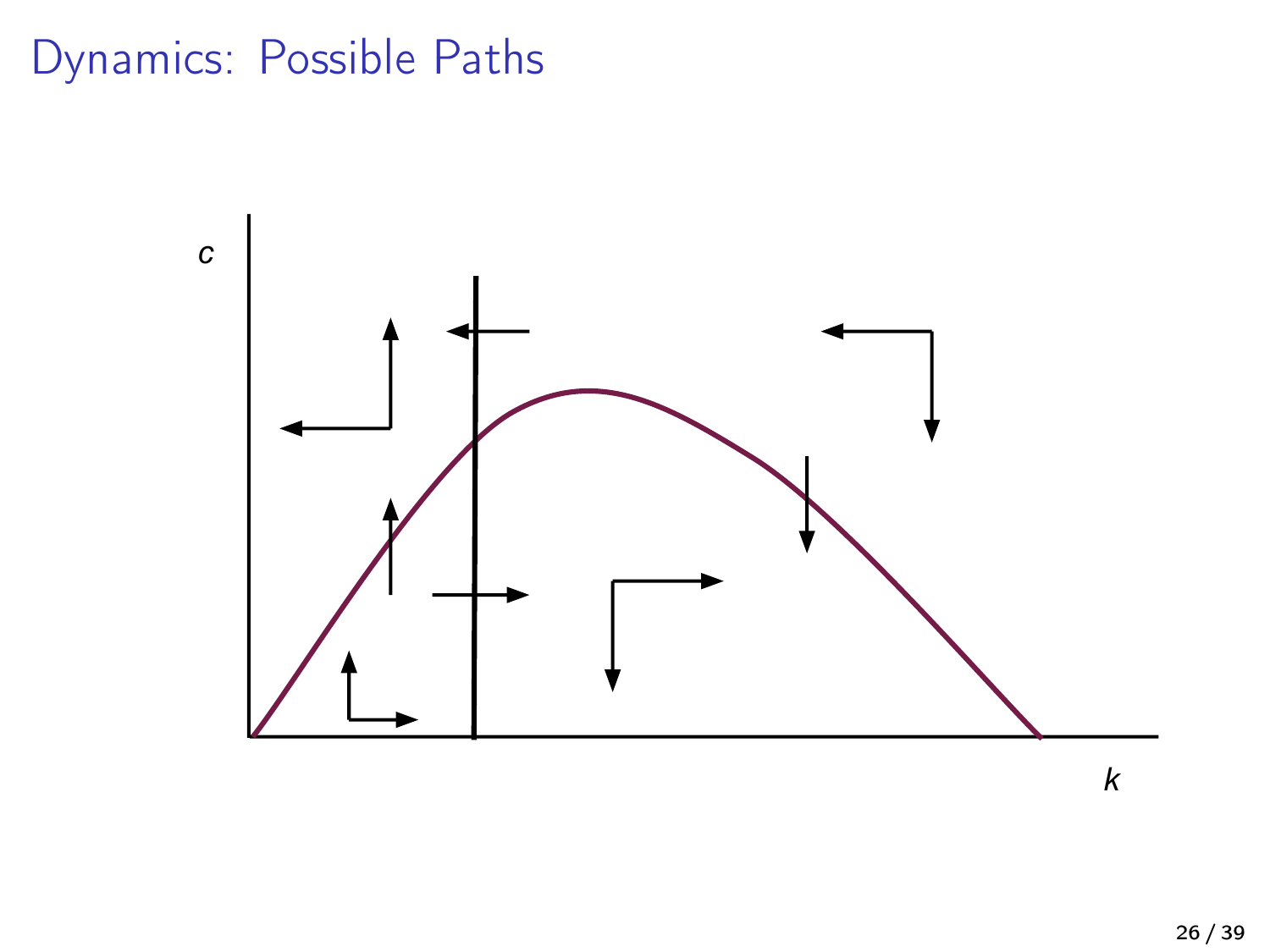## Ruling out the "north-west" path

 $g(c)$  rises over time as  $k \to 0$ . Eventually, this violates feasibility.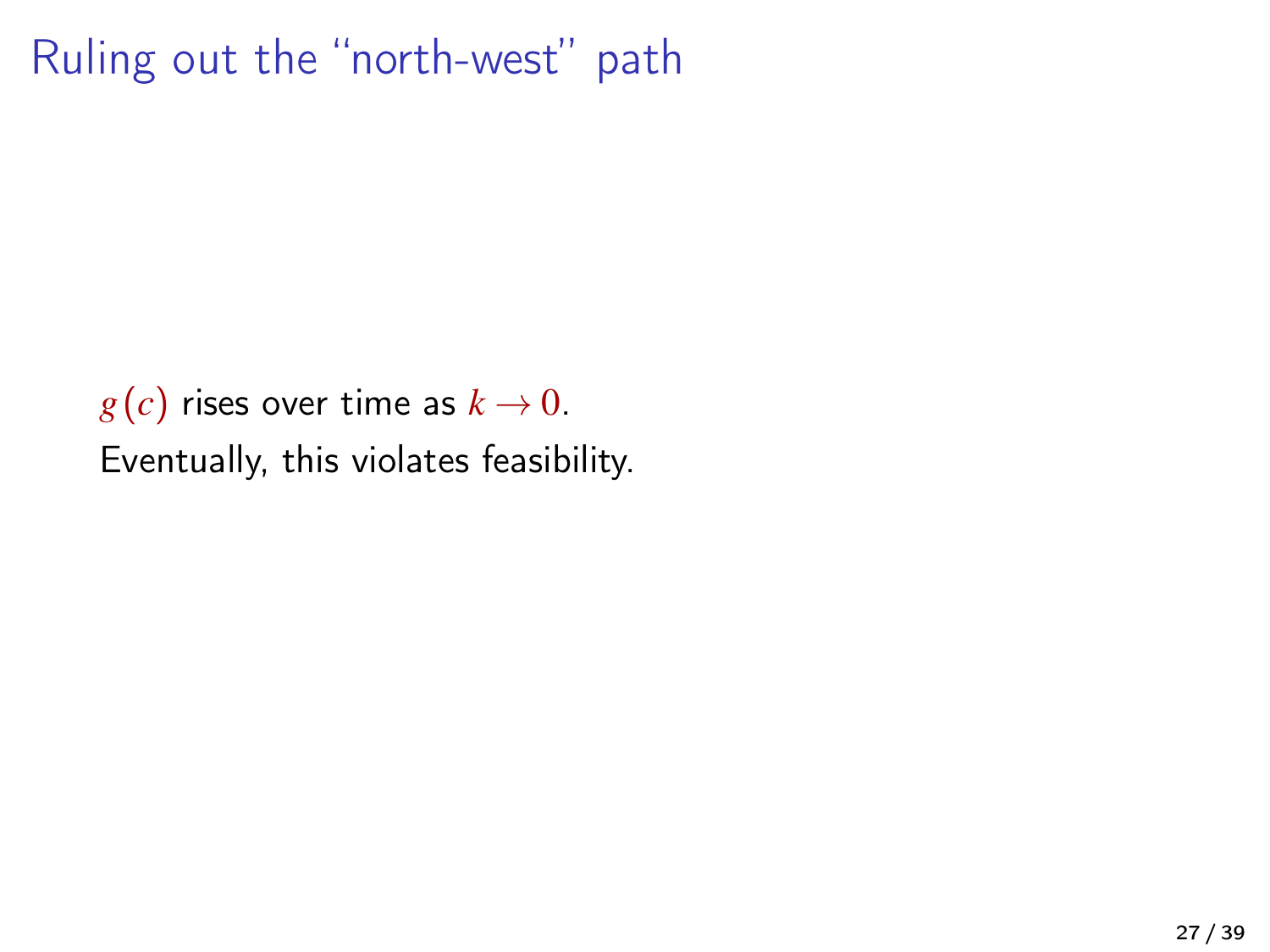Ruling out the "south-east" path

Properties of that path:

$$
c \to 0 \implies k \to k_{max} > k_{GR} \tag{31}
$$

and therefore  $f'(k_{max}) - \delta < n$ .

This is exactly the kind of path that the TVC rules out.

Note:

- **If** Even though  $g(c)$  is strictly negative,  $\dot{c} \rightarrow 0$ . Therefore *c* does not turn negative.
- Any such path asymptotes towards  $c = 0$  and  $k = k_{max}$ .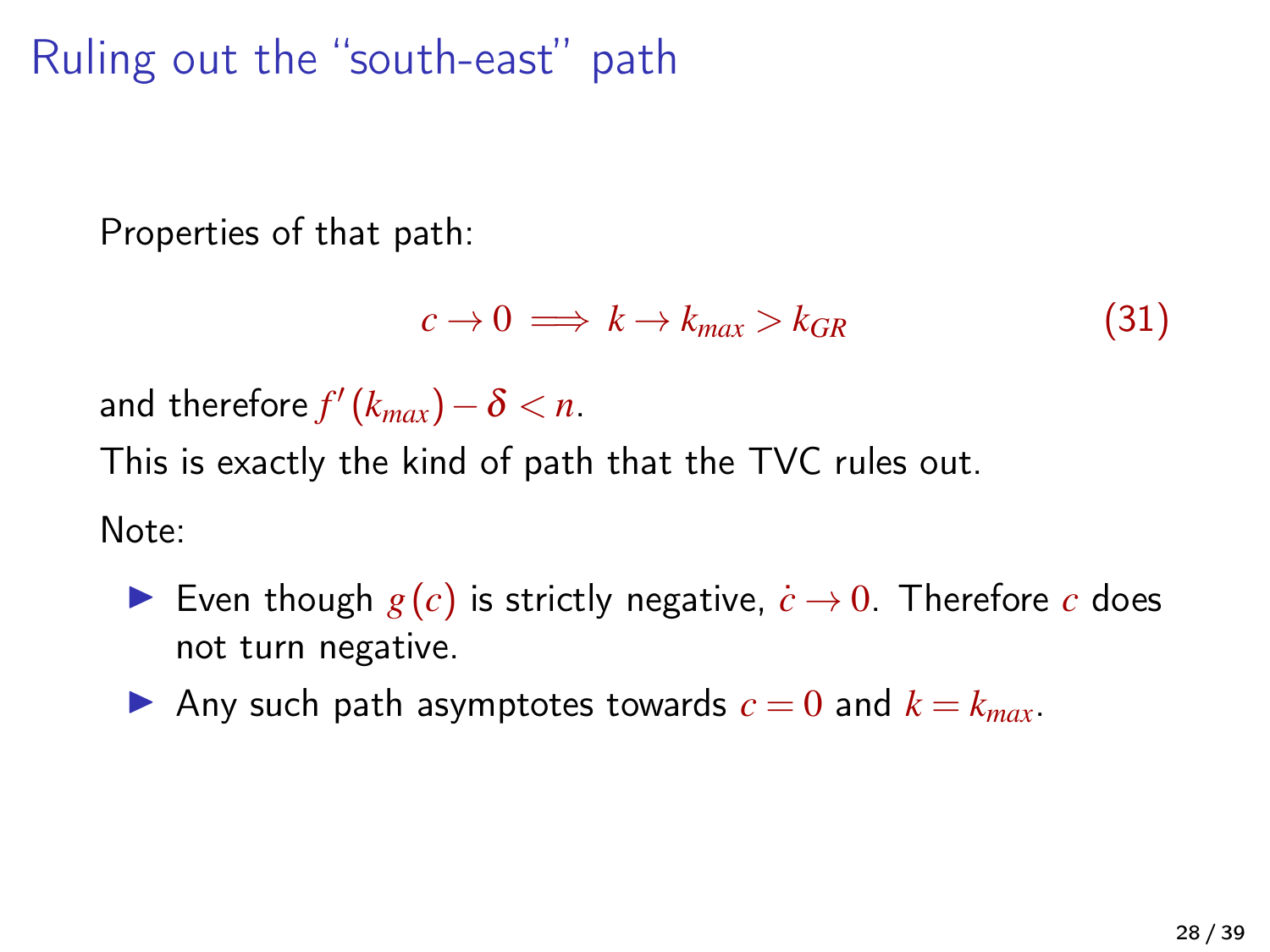#### Ruling out the "south-east" path

**Transversality** 

$$
\lim_{t \to \infty} e^{-(\rho - n)t} u'(c_t) k_t = 0 \tag{32}
$$

requires

$$
g\left(e^{-(\rho-n)t}u'(c)\right)=g\left(u'\right)-(\rho-n)<0\tag{33}
$$

as  $t \rightarrow \infty$ .

Euler:

$$
g(u') = \rho + \delta - f'(k) \tag{34}
$$

Higher *k* implies lower  $f'$  and higher  $g(u')$ . Any  $k > k_{GR}$  violates TVC because

$$
g(u') - (\rho - n) = -[f'(k) - \delta - n] > 0 \tag{35}
$$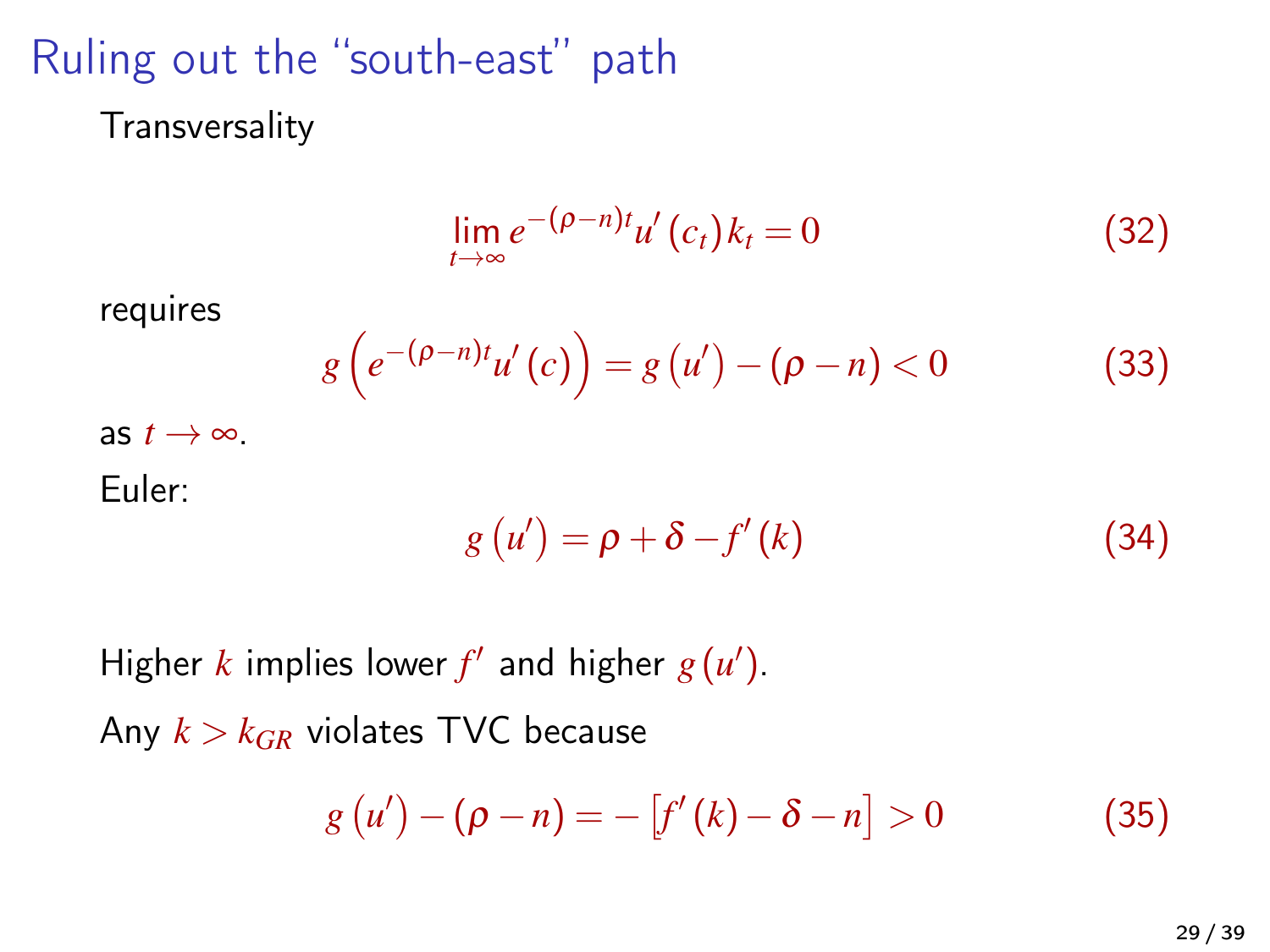Only one value of *c* avoids moving into "forbidden" regions for given *k*.

For this *c*, the economy converges to the steady state.

Such a system is called "saddle-path stable."

[Details](#page-32-0)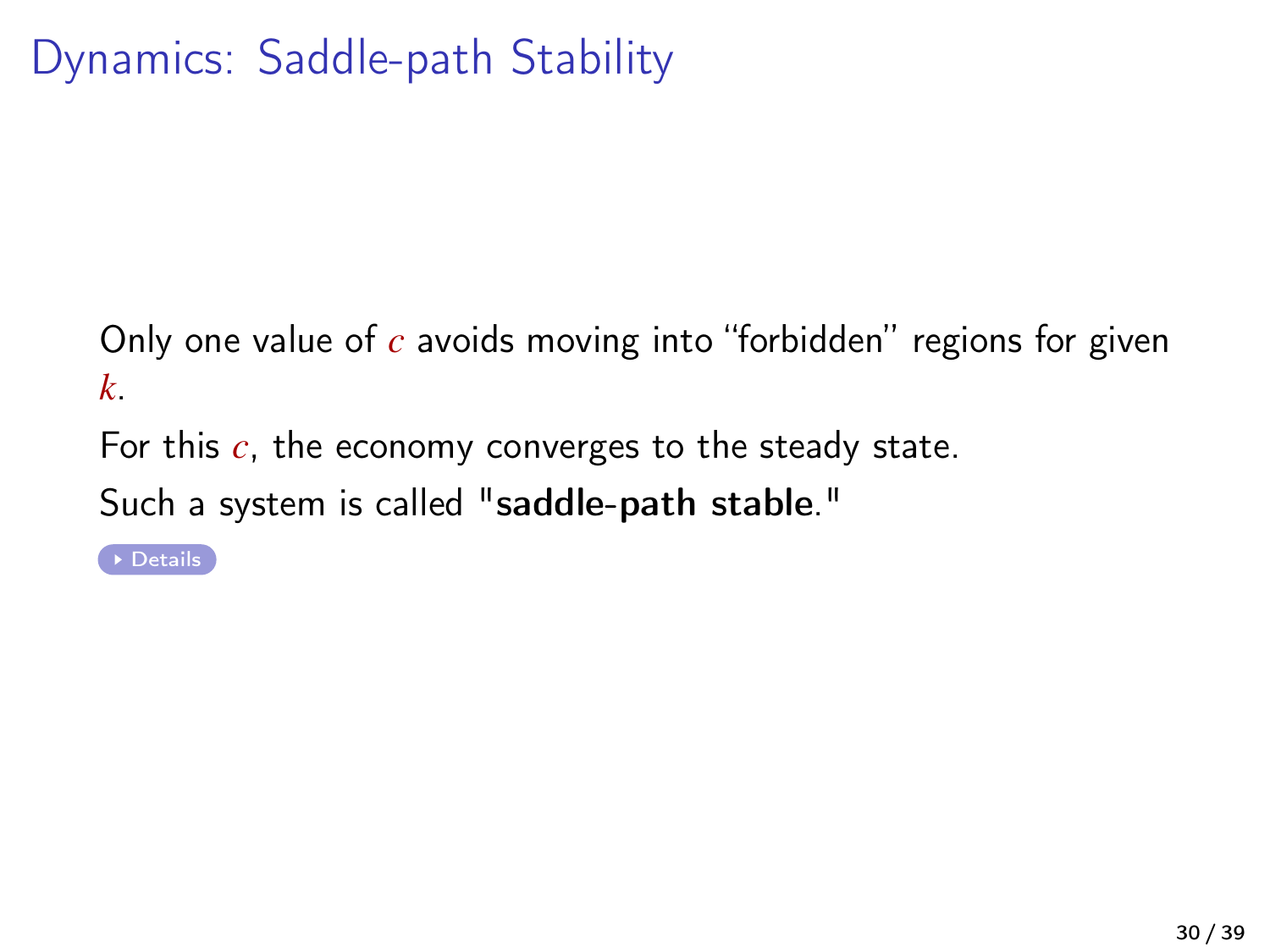# Summary

The growth model in continuous time behaves like the one in discrete time (no surprise here):

- 1. The allocation is determined by Euler equation and resource constraint. Boundary conditions also look like in discrete time.
- 2. There is a unique, globally stable steady state. It satisfies "interest rate"  $=$  discount rate.
- 3. In continuous time, we can use a phase diagram to study the entire path.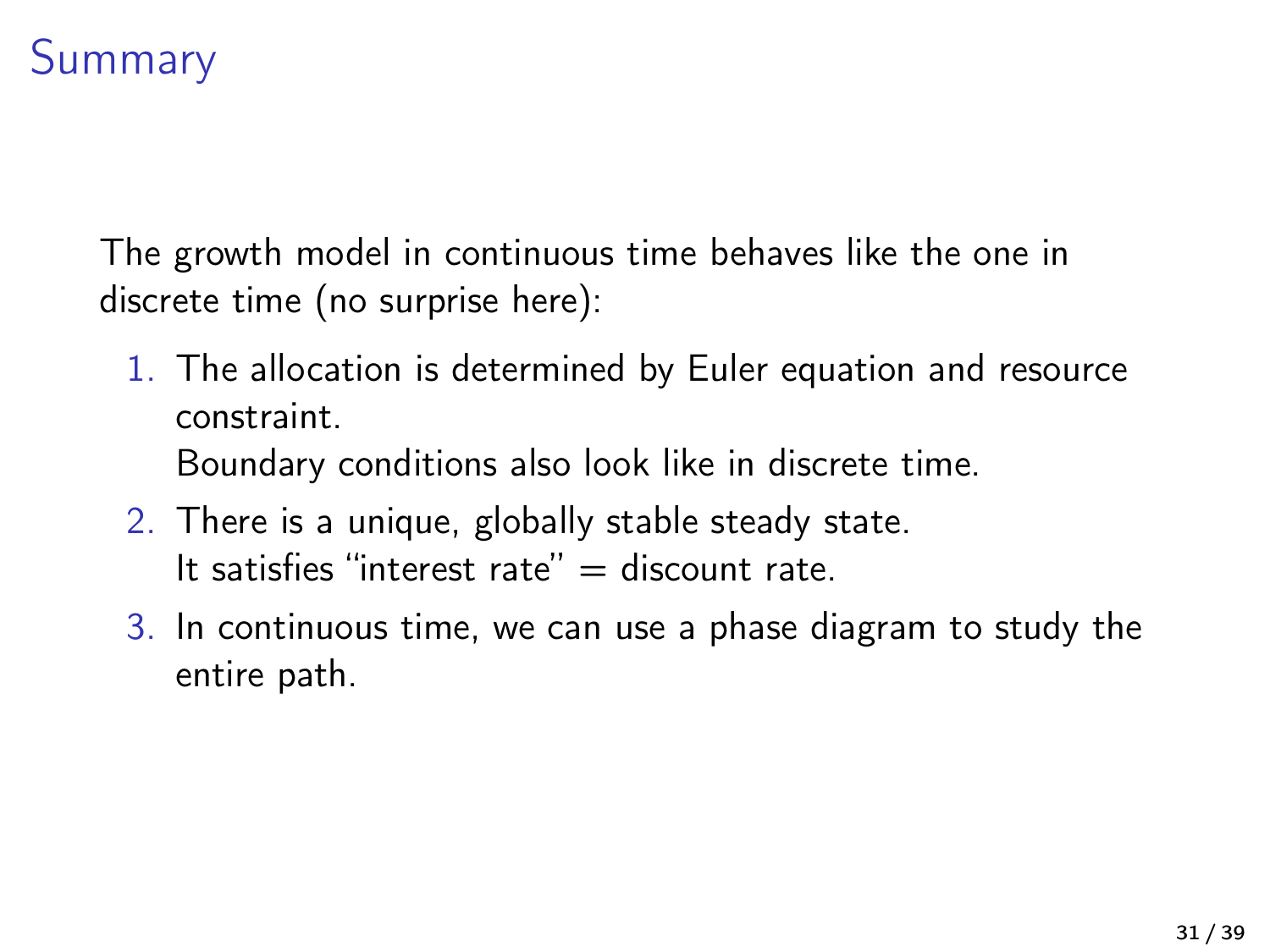# Reading

- ▶ [Acemoglu \(2009\)](#page-38-3), ch. 8. Ch. 8.6 covers the detrended model. Ch. 7 covers Optimal Control.
- $\triangleright$  [Barro and Sala-i Martin \(1995\)](#page-38-4), ch. 2, explains the Cass-Koopmans/Ramsey model in great detail.
- ▶ [Blanchard and Fischer \(1989\)](#page-38-5), ch. 2
- $\blacktriangleright$  [Romer \(2011\)](#page-38-6), ch. 2A
- ▶ Phase diagram: [Barro and Sala-i Martin \(1995\)](#page-38-4), ch. 2.6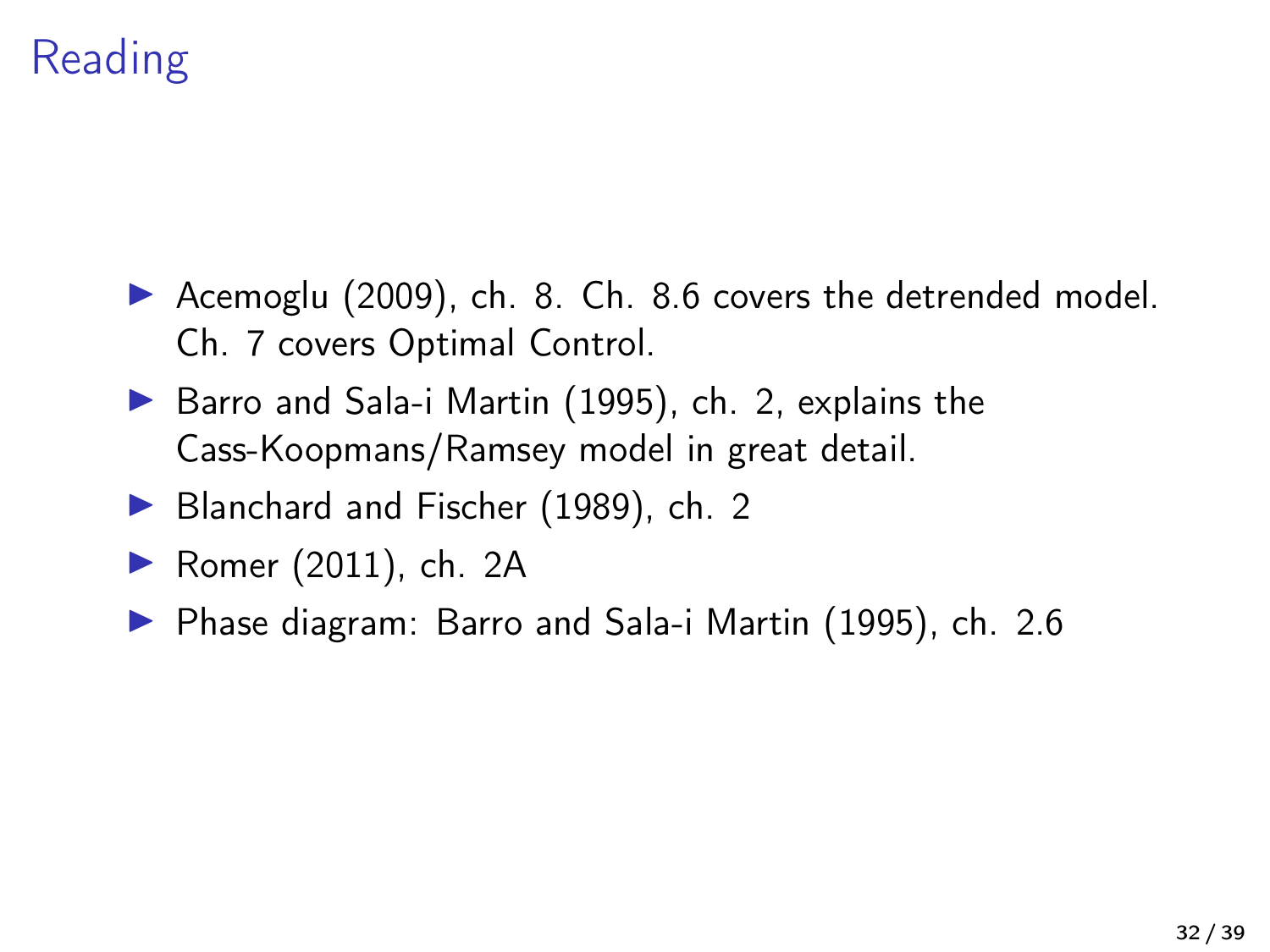# Technical notes: Unique saddle path

#### <span id="page-32-0"></span>Theorem

Take as given

 $\dot{x}(t) = G[x(t)]$  with initial value  $x(0)$  given, where *G* is continuously differentiable.

The steady state is  $G(x^*) = 0$ . Define  $A = DG(x^*)$ .

Suppose that *m* eigenvalues of *A* have negative real parts while *n*−*m* have positive real parts.

Then there exists an *m* dimensional manifold in the neighborhood around the steady state such that starting from any  $x(0)$  in that manifold a unique  $x(t) \rightarrow x^*$ .

See [Acemoglu \(2009\)](#page-38-3), Theorem 7.15.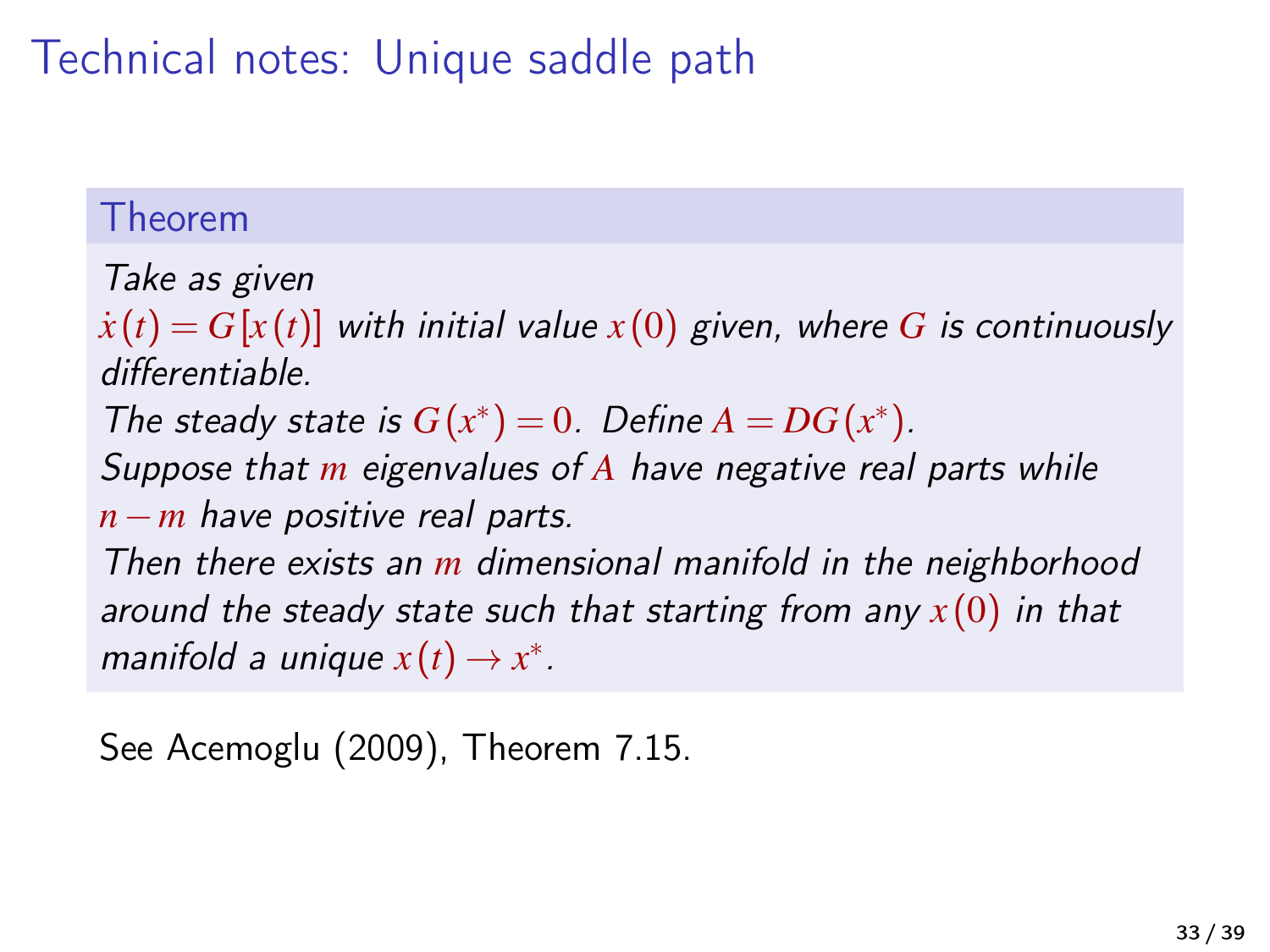#### What this says in words

Suppose we have a system of  $n = 2$  differential equations (in  $c$  and *k*).

The local dynamics around the steady state can be approximated by a linear differential equation with matrix *A*.

$$
\begin{bmatrix} \dot{k} \\ \dot{c} \end{bmatrix} = A \begin{bmatrix} k \\ c \end{bmatrix} \tag{36}
$$

If that matrix has  $m = 1$  negative eigenvalues, then **locally** around the steady state there is a line (dimension  $m = 1$ ) of points  $(c, k)$ that converge to the steady state.

 $\blacktriangleright$  This is the saddle path.

Other points could, in principle, converge as well, but we can rule that out as above.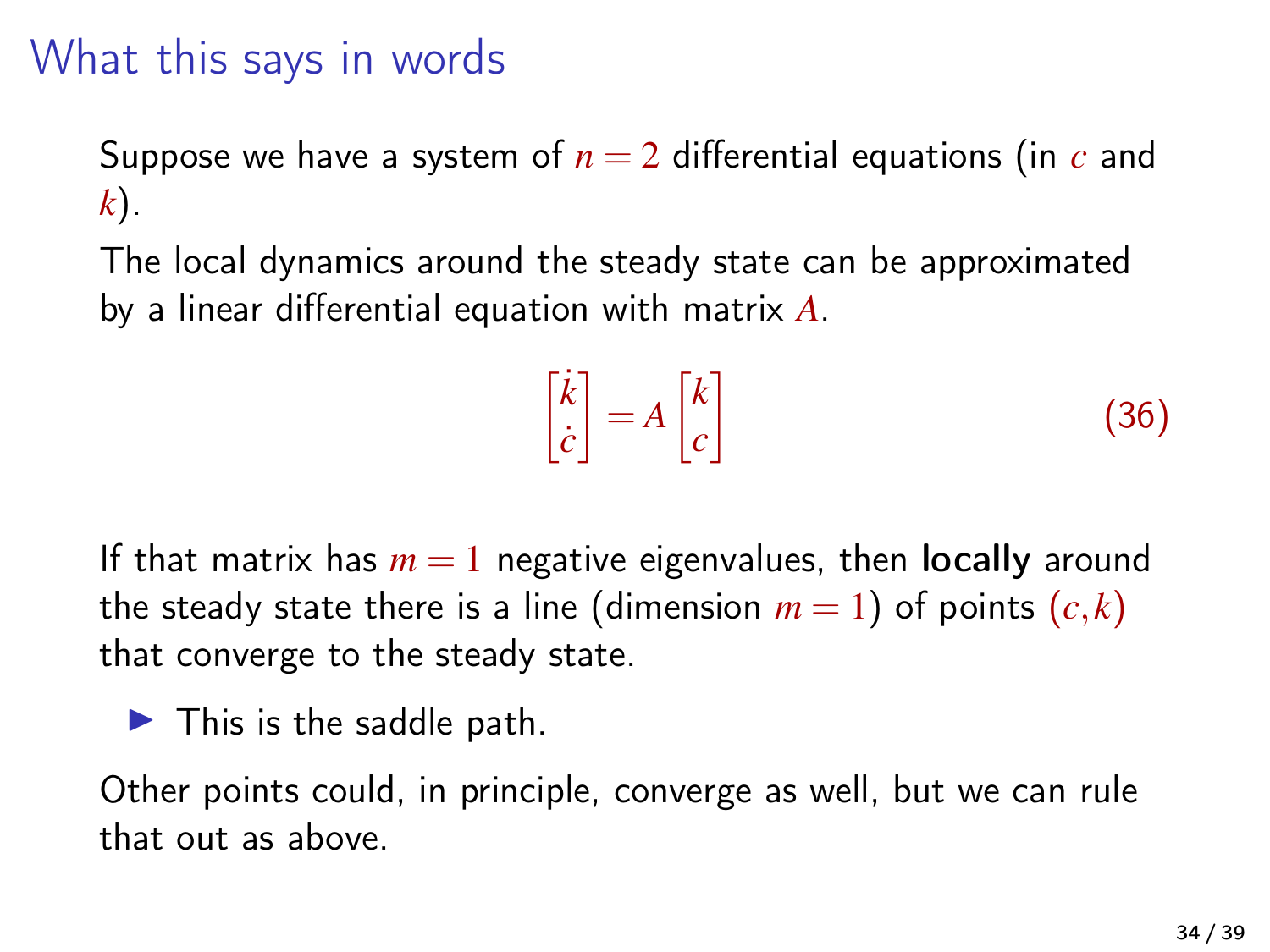#### Application to the growth model

First, establish that the saddle path is locally unique.

Start from a linear approximation to the two differential equations:

$$
\begin{bmatrix} \dot{k} \\ \dot{c} \end{bmatrix} = \begin{bmatrix} f'(k^*) - n - \delta & -1 \\ c^* f''(k^*) \sigma & 0 \end{bmatrix} \begin{bmatrix} k - k^* \\ c - c^* \end{bmatrix}
$$
 (37)

Details:

$$
\dot{k} = f(k) - (n+\delta)k - c \tag{38}
$$

$$
= f'(k - k^*) - (n + \delta) - (c - c^*)
$$
 (39)

and

$$
\dot{c} = c[f(k) - \delta - \rho]/\sigma \qquad (40)
$$
  
=  $(c - c^*) \underbrace{[f(k^*) - \delta - \rho]/\sigma}_{=0} + c^* \underbrace{f''(k^*)}_{\sigma} (k - k^*) \qquad (41)$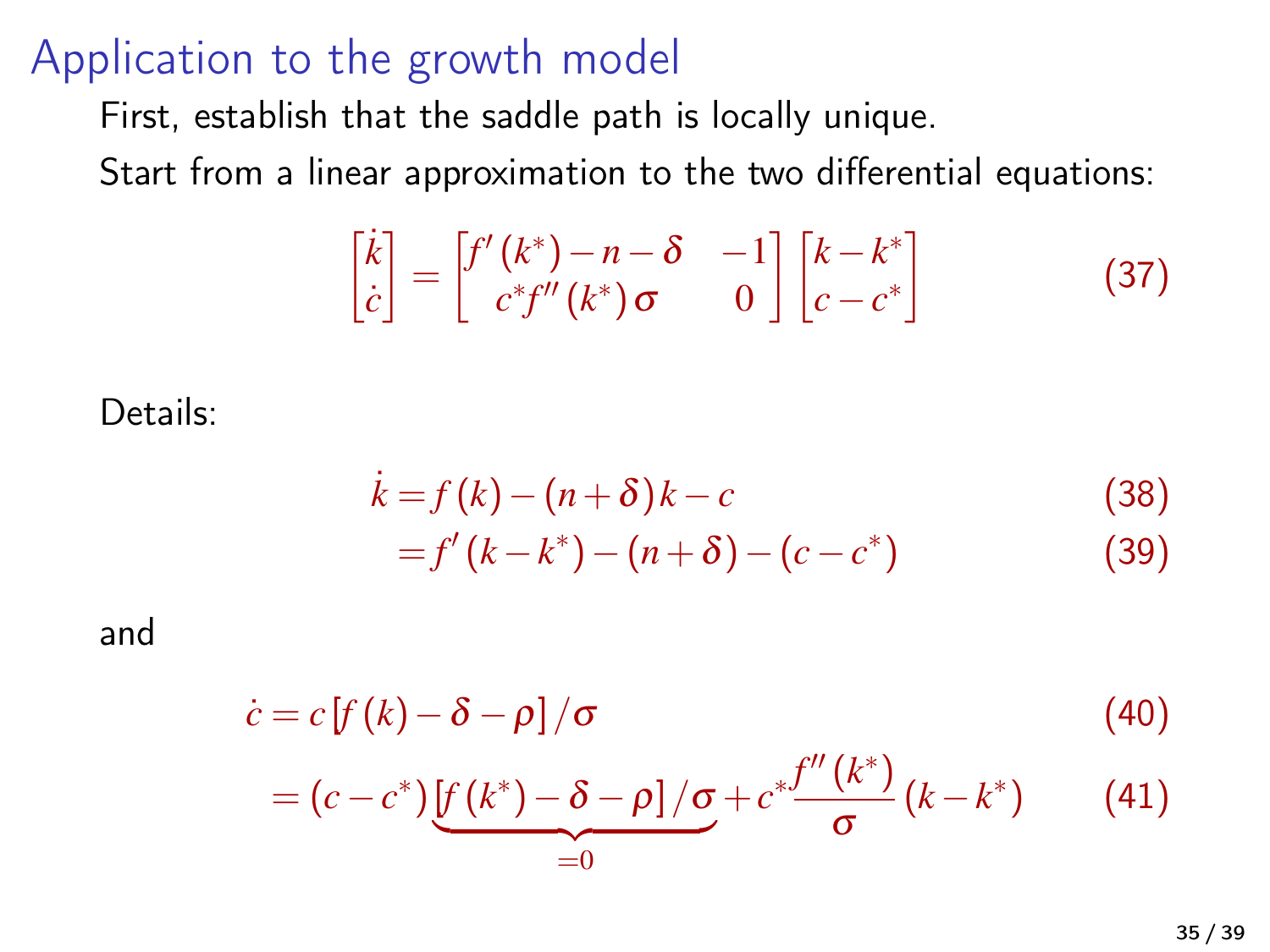#### Eigenvalues I

The eigenvalues  $\lambda$  solve  $Ax = \lambda x$ . In this case:

$$
\begin{bmatrix} f'(k^*) - n - \delta & -1 \\ c^* f''(k^*) / \sigma & 0 \end{bmatrix} x = \lambda x \tag{42}
$$

Also det  $(A - I\lambda)x = 0$ . In this case:

$$
\det\begin{bmatrix}f'(k^*)-n-\delta-\lambda & -1\\c^*f''(k^*)/\sigma & 0-\lambda\end{bmatrix}=0
$$
 (43)

 $det(A - Iλ) = - [f'(k<sup>*</sup>) – δ – n – λ] λ + c<sup>*</sup>f''(k<sup>*</sup>)/σ$  (44)

$$
\lambda^2 - (f' - \delta - n)\lambda + c^* f'' / \sigma = 0 \tag{45}
$$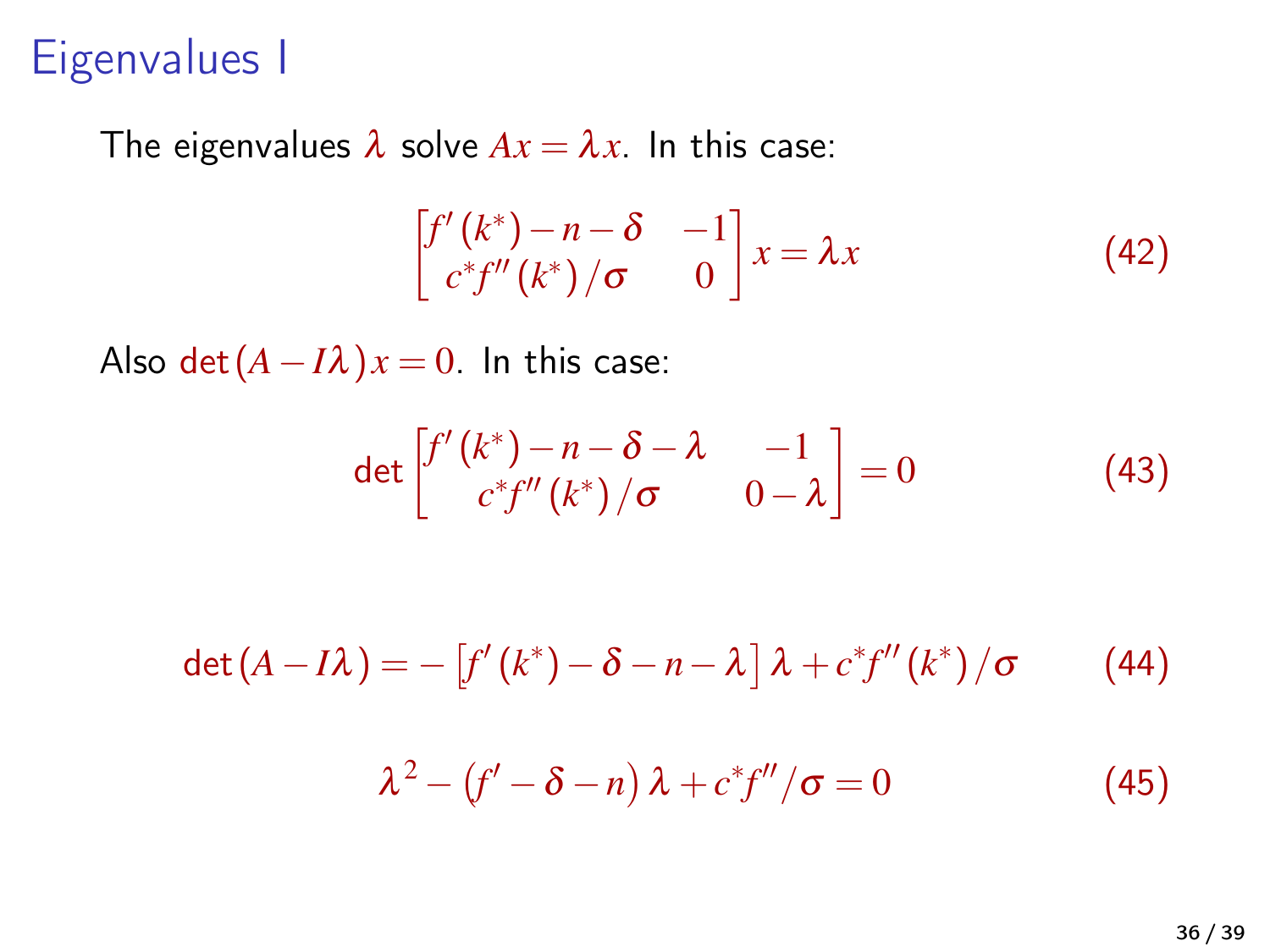#### Eigenvalues II

Apply

$$
\lambda = \frac{-b \pm \sqrt{b^2 - 4ac}}{2a} \tag{46}
$$

and obtain

$$
\lambda = \left\{ f'(k^*) - n - \delta \pm \sqrt{(f'-n-\delta)^2 - 4c^*f''/\sigma} \right\} / 2 \tag{47}
$$

Since  $\sqrt{\left(f'-n-\delta\right)^2-4c^*f''/\sigma} > f'-n-\delta,$  there is exactly one negative eigenvalue.

Therefore: in a neighborhood of the steady state, the saddle path is unique.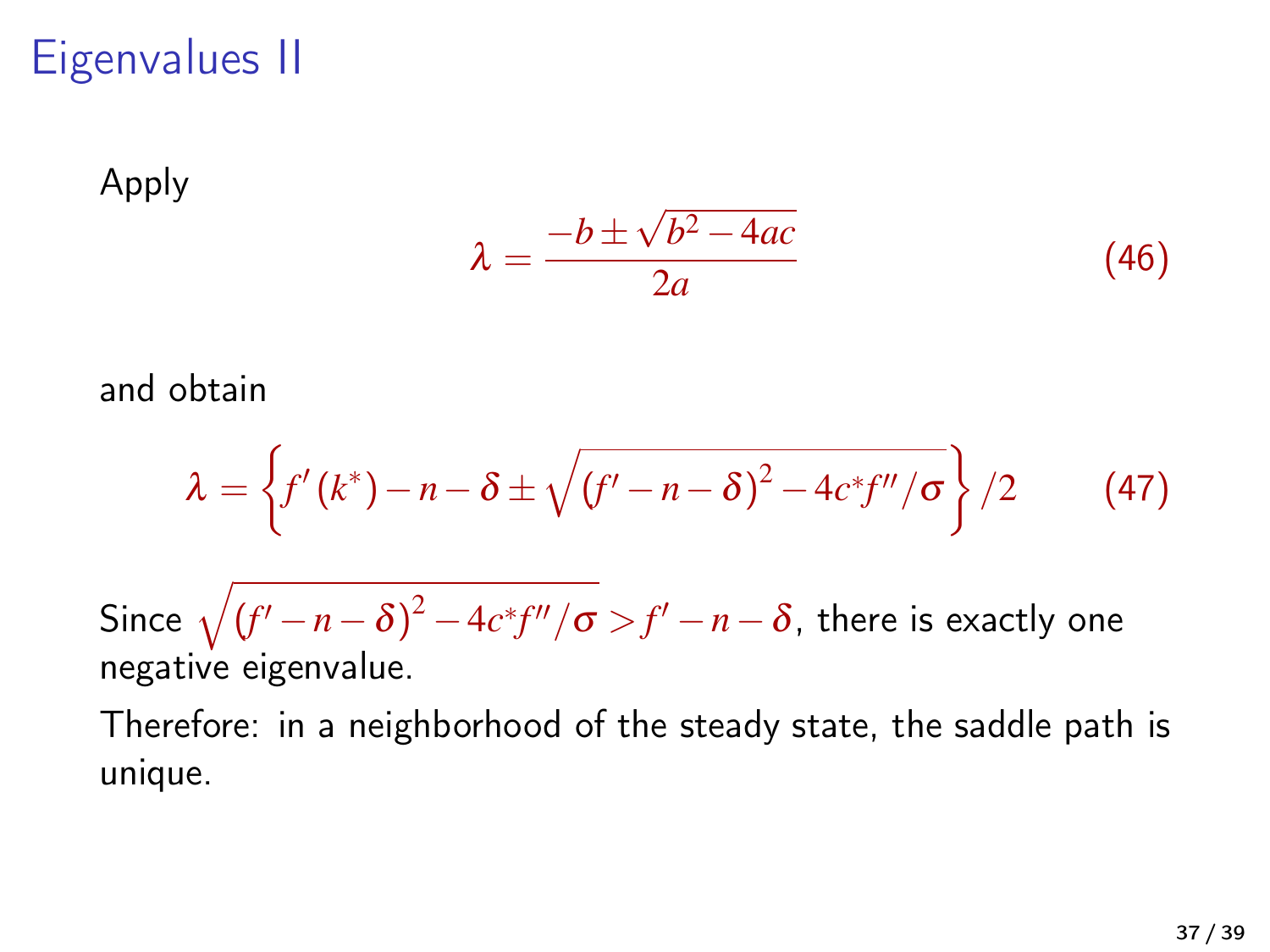# Application to the growth model

How do we know that the saddle is globally unique?

Define one saddle path that converges.

Take a point not on it. We know:

- 1. The path cannot reach or cross the saddle path in finite time.
- 2. The path cannot asymptote to the saddle path because that would get into a neighborhood of the steady state where the saddle is unique.
- 3. Therefore, the path cannot converge to the steady state.